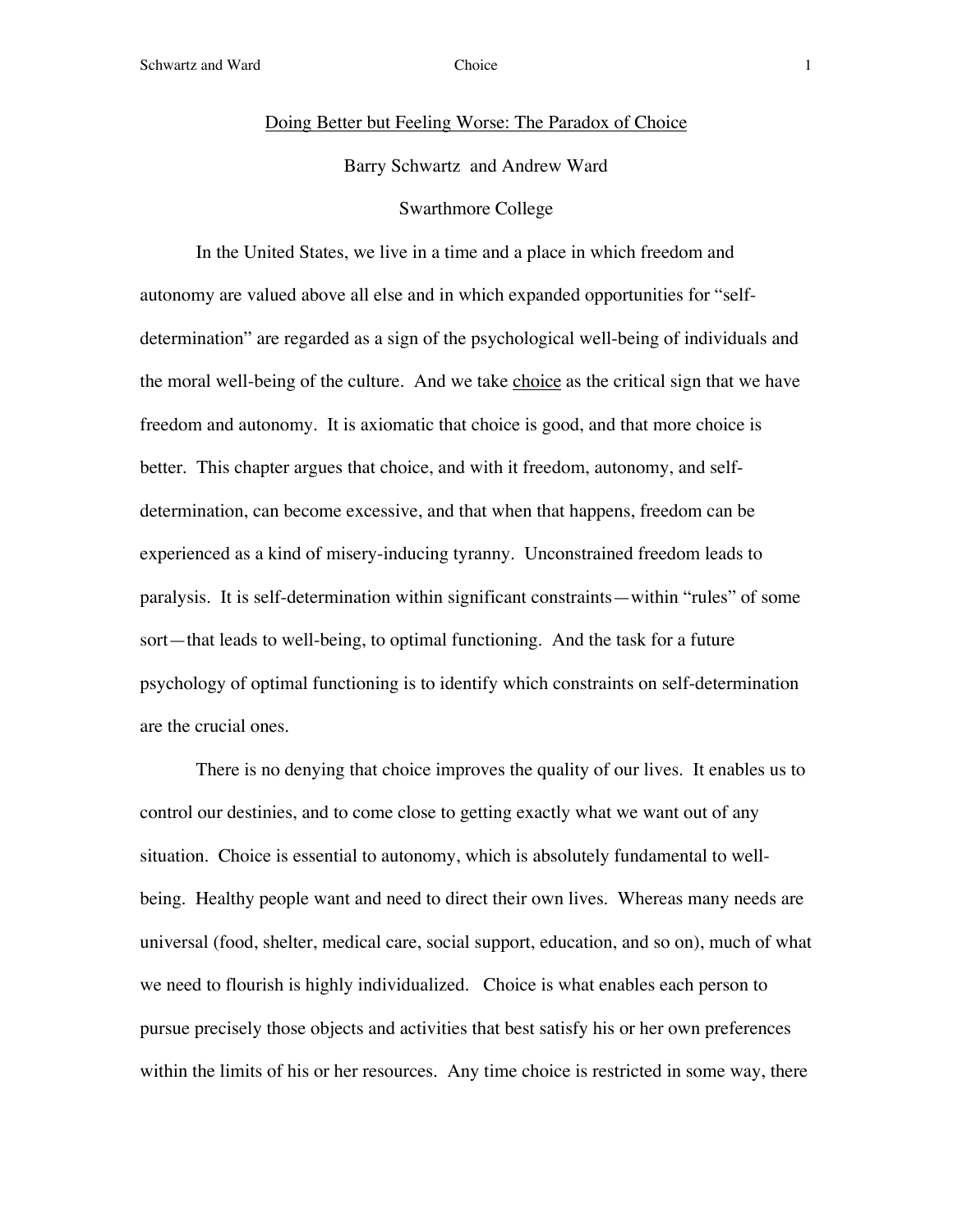Schwartz and Ward 2

is bound to be someone, somewhere, who is deprived of the opportunity to pursue something of personal value.

As important as the instrumental value of choice may be, choice reflects another value that might be even more important. Freedom to choose has expressive value. Choice is what enables us to tell the world who we are and what we care about. Every choice we make is a testament to our autonomy. Almost every social, moral, or political philosopher in the Western tradition since Plato has placed a premium on such autonomy. And each new expansion of choice gives us another opportunity to assert our autonomy, and thus display our character. It is difficult to imagine a single aspect of our collective social life that would be recognizable if we abandoned our commitment to autonomy.

When people have no choice, life is almost unbearable. As the number of available choices increases, as it has in our consumer culture, the autonomy, control, and liberation this variety brings is powerful and seemingly positive. But the fact that some choice is good doesn't necessarily mean that more choice is better. As we will demonstrate, there is a cost to having an overabundance of choice. As the number of choices people face keeps growing, negative aspects of having a multitude of options begin to appear. As the number of choices grows further, the negatives escalate until, ultimately, choice no longer liberates, but debilitates.

In this chapter we will examine some of the ways in which increased opportunities for choice, coupled with the goal of getting the "best" out of any situation can reduce well-being. We will also offer some suggestions about how people can mitigate the negative psychological effects of the proliferation of options that the modern world provides.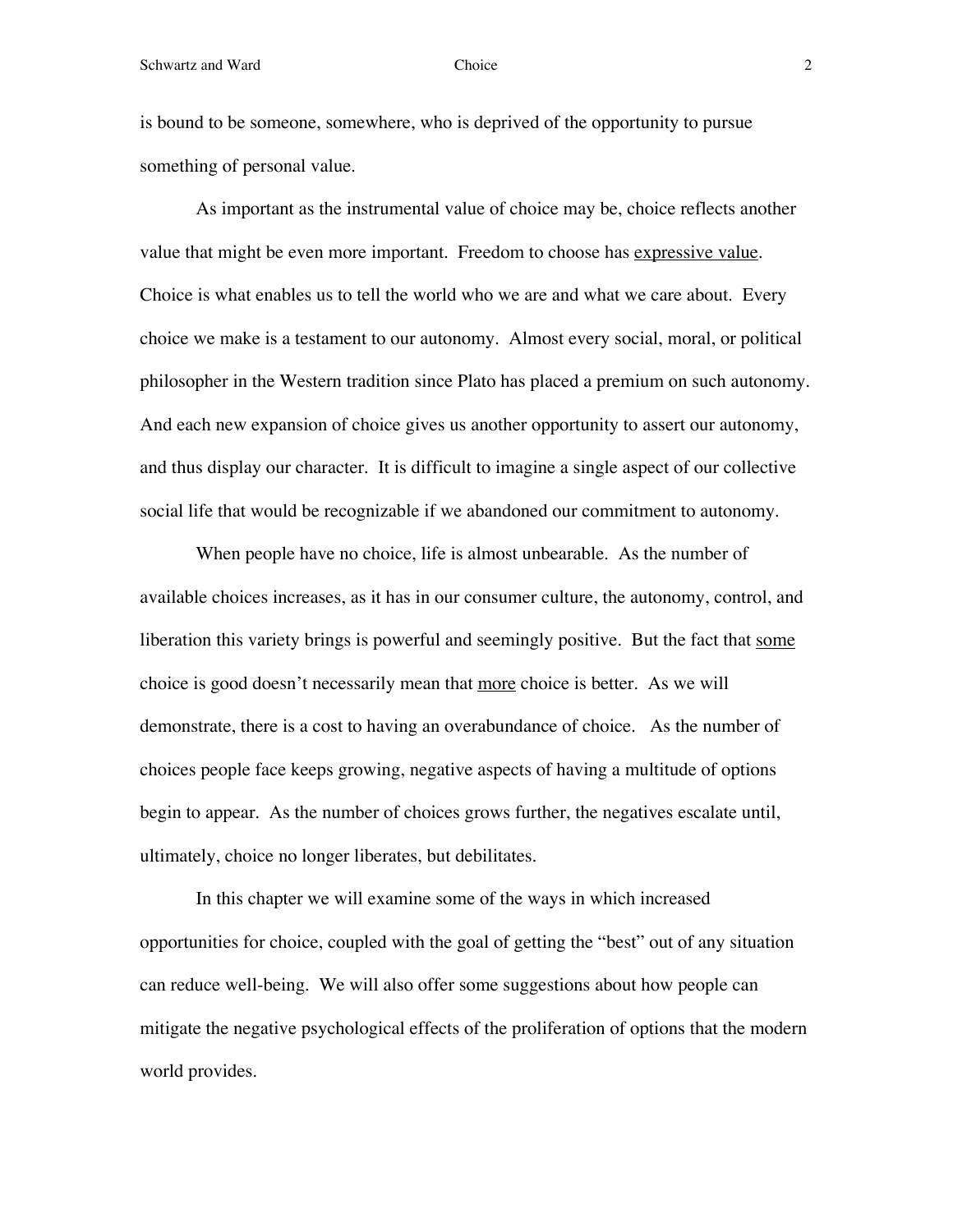## The Explosion of Choice

Modernity has provided an explosion of choice in two different respects. First, in areas of life in which people have always had choice, the number of options available to them has increased dramatically. And second, in areas of life in which there was little or no choice, genuine options have now appeared.

To illustrate the first expansion of choice, consider the results of a recent trip to a local supermarket:

- 85 different varieties and brands of crackers.
- 285 varieties of cookies.
- 165 varieties of "juice drinks"
- 75 iced teas
- 95 varieties of snacks (chips, pretzels, etc.)
- 61 varieties of sun tan oil and sunblock
- 80 different pain relievers
- 40 options for toothpaste
- 360 types of shampoo, conditioner, gel, and mousse.
- 90 different cold remedies and decongestants.
- 230 soups, including 29 different chicken soups
- 120 different pasta sauces
- 175 different salad dressings and if none of them suited, 15 extra-virgin
- olive oils and 42 vinegars and make one's own.
- 275 varieties of cereal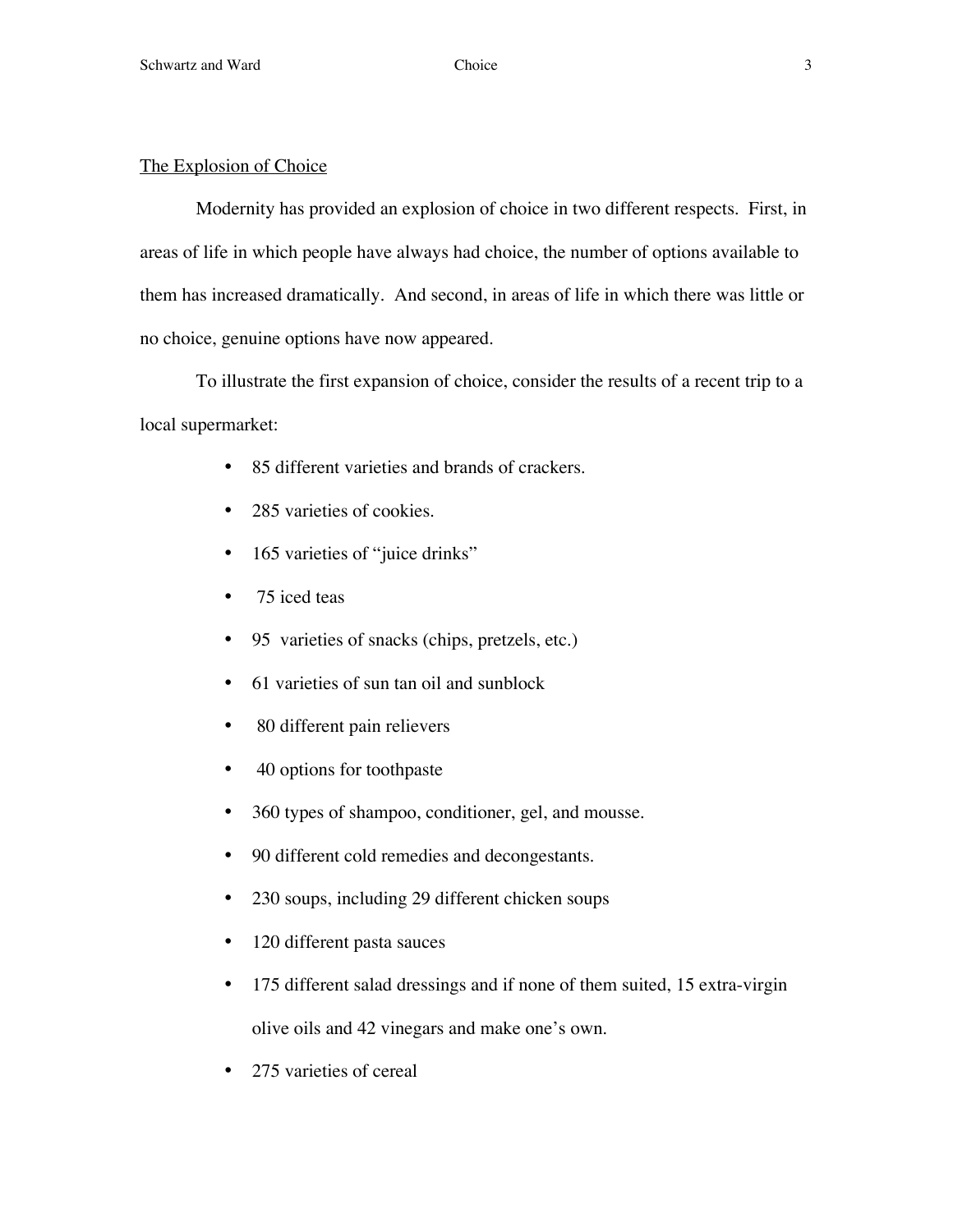A typical American supermarket carries more than 30,000 items. That's a lot to choose from. And more than 20,000 new products hit the shelves every year (see Cross, 2000).

In a consumer electronics store:

45 different car stereo systems, with 50 different speaker sets to go with them.

42 different computers, most of which can be customized in various ways.

110 different televisions, offering high definition, flat screen, varying screen sizes and features, and various levels of sound quality.

30 different VCRs and 50 different DVD players.

74 different stereo tuners, and 55 CD players, and 32 tape players, and 50 sets of speakers. Given that these components can be mixed and matched in every possible way, that provides the opportunity to create 6,512,000 different stereo systems.

### New Domains for Choice

Here are some illustrations of how choice has grown in new domains in the U.S.: Telephone Service. A generation ago, telephone service was a regulated monopoly. There were no choices to be made. With the break-up of the telephone monopoly came a set of options that has grown, over time, into a dizzying array—many different possible long distance providers, many different possible plans, and still different local service providers. And the advent of cell phones has given us the choice of a new phone service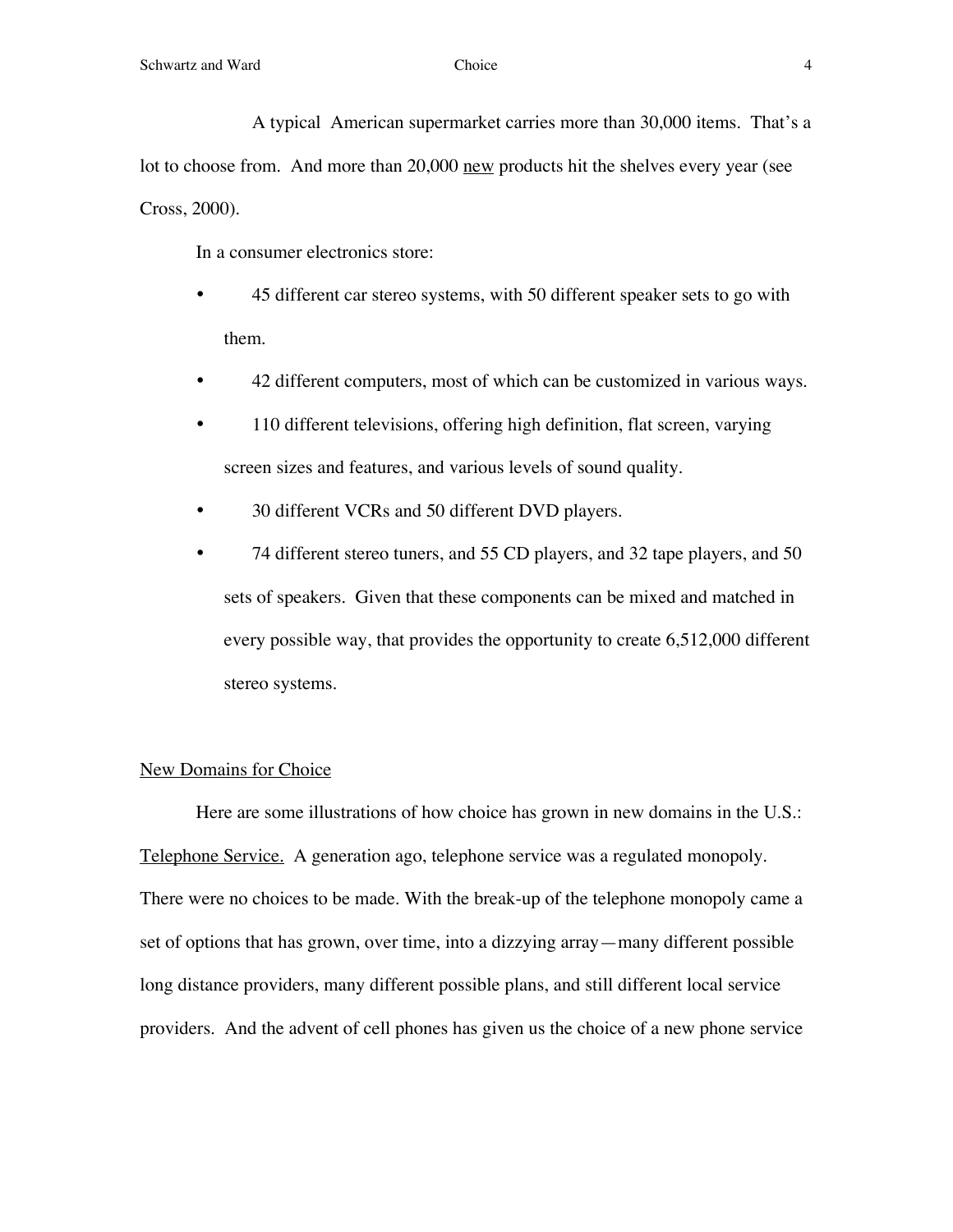Schwartz and Ward **Schwartz** and Ward **S** Choice **5** 5

provision, multiplying options yet again. Suddenly, phone service has become a decision to weigh and contemplate.

Retirement Pensions. The variety of pension plans offered to employees reflects the same change. Over the years, more and more employers have adopted "defined contribution" pension plans, in which employee and employer each contribute to some investment instrument. What the employee gets at retirement depends on the performance of the investment instrument. And what began as choice among a few alternative investment instruments has turned into choice among many. For example, a relative of one of the authors is a partner in a mid-sized accounting firm. The firm had previously offered its employees fourteen different pension options that could be combined in any way employees wanted. Just last year, several partners decided that this set of choices was inadequate, so they developed a retirement plan that has 156 options. Option Number 156 is that employees who don't like the other 155 can design their own. Medical Care. Responsibility for medical care has landed on the shoulders of patients with a resounding thud. The tenor of medical practice has shifted from one in which the all-knowing, paternalistic doctor tells the patient what must be done—or just does it—to one in which the doctor arrays the possibilities before the patient, along with the likely plusses and minuses of each, and the patient makes a choice . There is no doubt that giving patients more responsibility for what their doctors do has greatly improved the quality of medical care they receive. But at least one physician (Gawande, 1999) suggests that the shift in responsibility has gone too far. Gawande reports that research has shown that patients commonly prefer to have others make their decisions for them. Although as many as 65% of people surveyed say that if they were to get cancer, they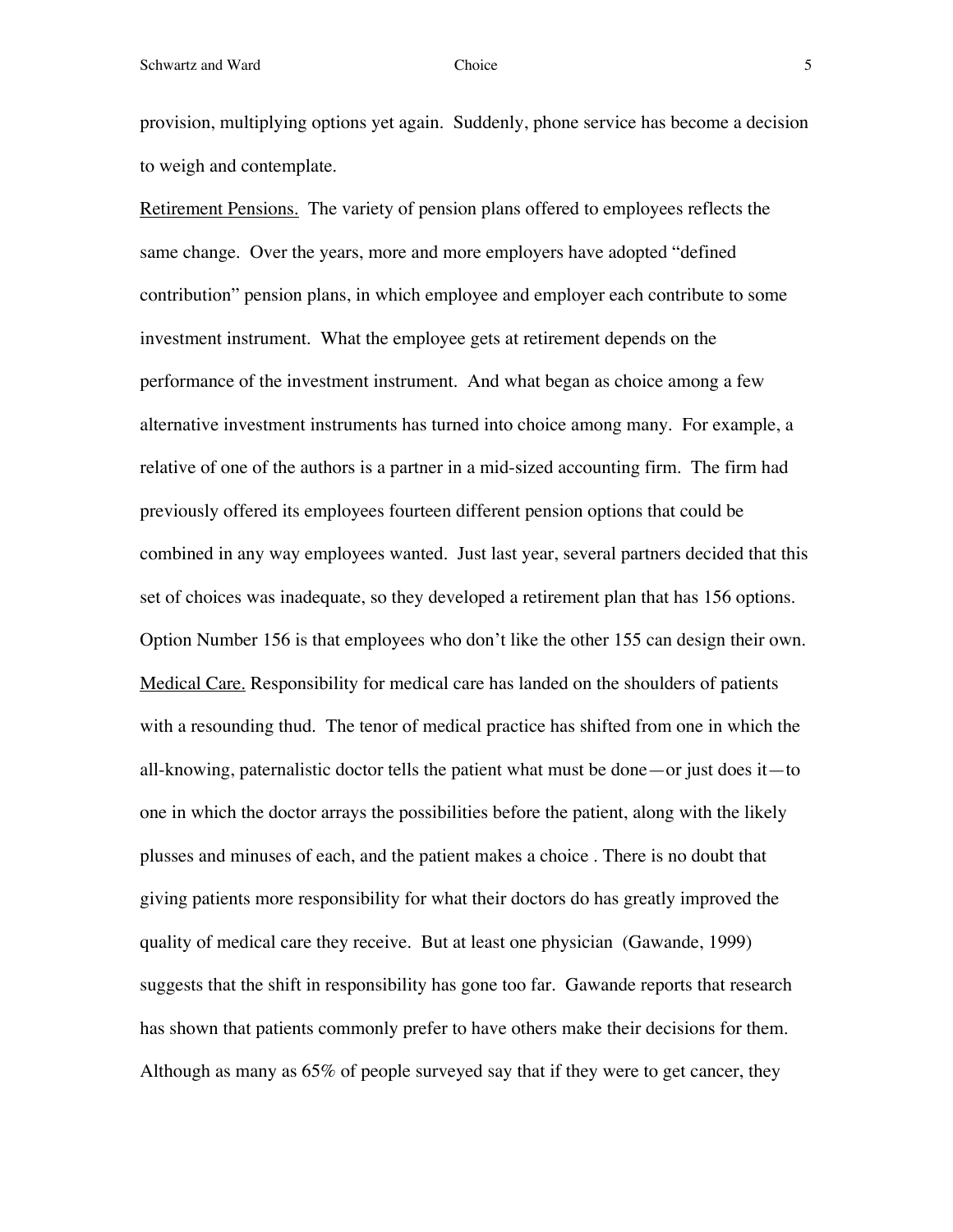would want to choose their own treatment, in fact, among people who do get cancer, only 12% actually want to do so.

Choosing Beauty . What do you want to look like? Thanks to the options modern surgery provides, we can now transform our bodies and our facial features. In 1999, over one million cosmetic surgical procedures were performed on Americans—230,000 liposuctions, 165,000 breast augmentations, 140,000 eyelid surgeries, 73,000 face lifts, and 55,000 tummy tucks (Cottle, 2002; Kaminer, 2001). In other words, cosmetic surgery is slowly shifting from being a procedure that people gossip about to being a commonplace tool for self-improvement. Choosing How to Work. The telecommunications revolution has created enormous flexibility about when and where many people can work. Companies are slowly, if reluctantly, accepting the idea that people can do their jobs productively from home. And once people are in the position to be able to work at any time from any place, they face decisions every minute of every day about whether or not to be working. Email is just a modem away. And who do people work for? Here, too, it seems that every day people face a choice. The average American 32-year-old has already worked for nine different companies. In an article a few years ago about the increasingly peripatetic American work force, U.S. News and World Report estimated that 17 million Americans would voluntarily leave their jobs in 1999 to take other employment (Clark, 1999). Choosing How to Love. A range of life choices has been available to Americans for quite some time. But in the past, the "default" options were so powerful and dominant that few perceived themselves to be making choices. Whom we married was a matter of choice, but we knew that we would do it as soon as we could, and have children, because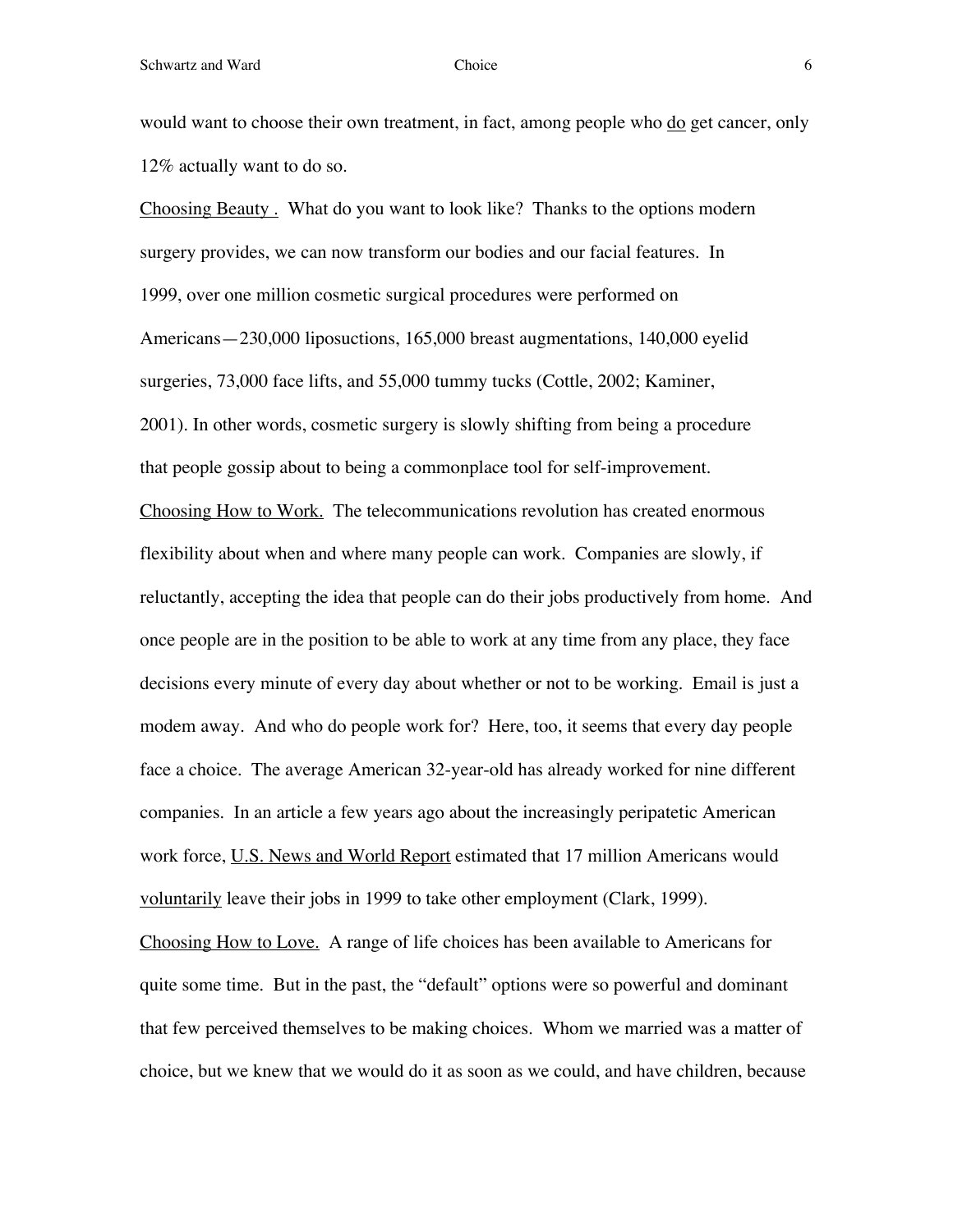Schwartz and Ward **Choice Choice** 7

that was something all people did. The anomalous few who departed from this pattern were seen as social renegades, subjects of gossip and speculation. These days, it's hard to figure out what kind of romantic choice would warrant such attention. Wherever we look, we see almost every imaginable arrangement of intimate relations. Though unorthodox romantic choices are still greeted with opprobrium, or much worse, in many parts of the world and in some parts of the U.S., it seems clear that the general trend is toward ever greater tolerance of romantic diversity.

Choosing Who To Be. We have another kind of freedom of choice in modern society that is surely unprecedented. We can choose our identities. Each person comes into the world with baggage from his or her ancestral past—race, ethnicity, nationality, religion, social and economic class. All this baggage tells the world a lot about who we are. Or, at least, it used to. It needn't any more. Now, greater possibilities exist for transcending inherited social and economic class. Furthermore, because most of us possess multiple identities, we can highlight different ones in different contexts. The young New York immigrant woman from Mexico sitting in a college class in contemporary literature can ask herself, as class discussion of a novel begins, whether she's going to express her identity as the Latina, the Mexican, the woman, the immigrant, or the teenager as the class discussion unfolds. Identity is much less a thing people "inherit" than it used to be (Sen, 2000).

### Choice and Well-Being

Thus we have more choice, and presumably more freedom, autonomy, and selfdetermination, than ever before. It seems a simple matter of logic that increased choice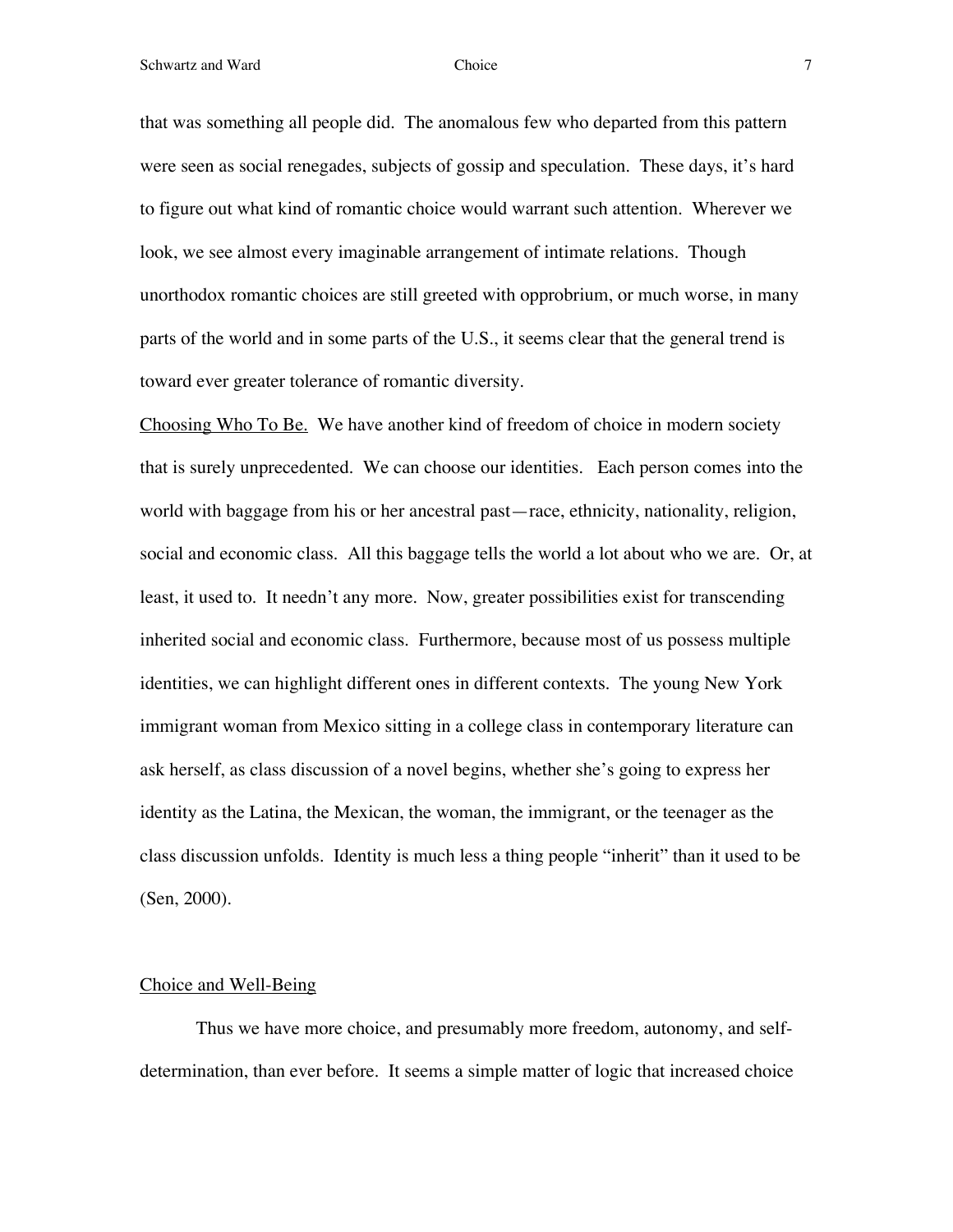Schwartz and Ward **8 Schwartz** and Ward **8 8** 

improves well-being. And this, indeed, is the standard line among social scientists who study choice. If we're rational, they tell us, added options can only make us better off as a society. Those of us who care will benefit, and those of us who don't care can always ignore the added options. This view seems logically compelling; but empirically, it isn't true. As various assessments of well-being tell us, increased choice, and increased affluence have been accompanied by decreased well-being (see Diener, 2000; Diener, Diener, and Diener, 1995; Diener and Suh, 2001; Diener, Suh, Lucas, and Smith, 1999, Inglehart, 1997; Lane, 2000, and Myers, 2000). And not only do fewer people judge themselves to be happy than in previous generations, but the incidence of clinical depression and of attempted suicide have increased dramatically in this same period (Eckersley, 2002; Eckersley and Dear 2002, Lane, 2000, Myers 2000, Rosenhan and Seligman, 1995).

What assessments of well-being suggest is that the most important factor in providing happiness is close social relations. People who are married, who have good friends, and who are close to their families are happier than those who are not. In the context of a discussion of choice and autonomy, it is important to note that, in many ways, social ties actually decrease freedom, choice, and autonomy. Marriage, for example, is a commitment to a particular other person that curtails freedom of choice of sexual, and even emotional partners. And to be someone's friend is to undertake weighty responsibilities and obligations that at times may limit your own freedom. So, counterintuitive as it may appear, what seems to contribute most to happiness binds people rather than liberating them.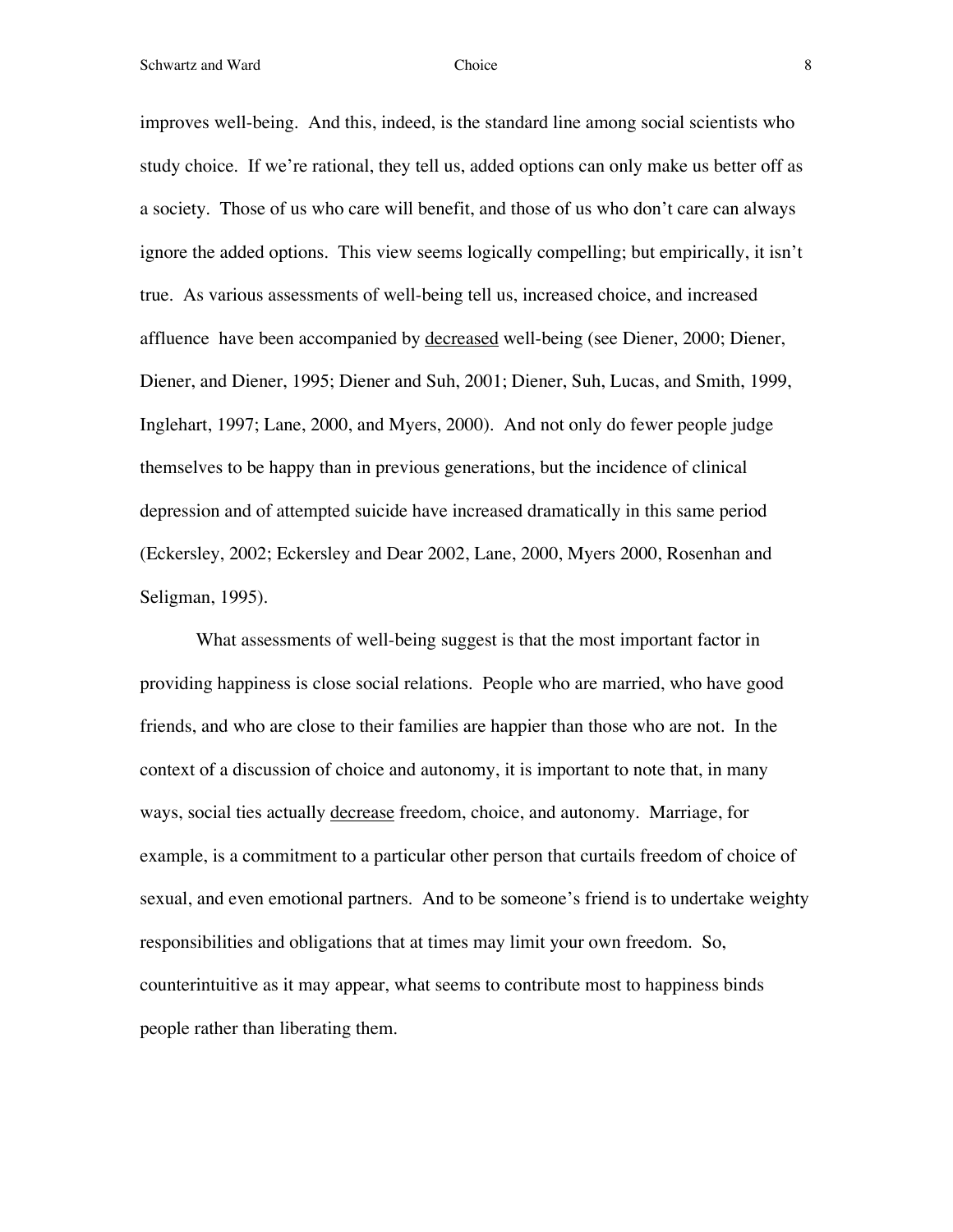The case that increased choice leads to decreased well-being is highly inferential. However, there is now some more specific evidence that people do not always find increased choice options attractive. Iyengar and Lepper (2000) reported a series of studies that showed how choice can be "demotivating." One study was set in a gourmet food store in which the researchers set up a display featuring a line of exotic, high-quality jams**.** Customers who came by could taste samples, and then were given a coupon for a dollar off if they bought a jar. In one condition of the study, six varieties of the jam were available for tasting. In another, 24 varieties were available. In either case, the entire set of 24 varieties was available for purchase. The large array of jams attracted more people to the table than the small array, though in both cases people tasted about the same number of jams on average. When it came to buying, however, 30% of people exposed to the small array of jams actually bought a jar; only 3% of those exposed to the large array of jams did so.

In a second study, this time in the laboratory, college students were asked to evaluate a variety of gourmet chocolates. The students were then asked which chocolate—based on description and appearance—they would choose for themselves. Then they tasted and rated that chocolate. Finally, in a different room, the students were offered a small box of the chocolates in lieu of cash as payment for their participation. For one group of students, the initial array of chocolates numbered six, and for the other, it numbered 30. The key results of this study were that the students faced with the small array were more satisfied with their tasting than those faced with the large array. In addition, they were four times as likely to choose chocolate rather than cash as compensation for their participation.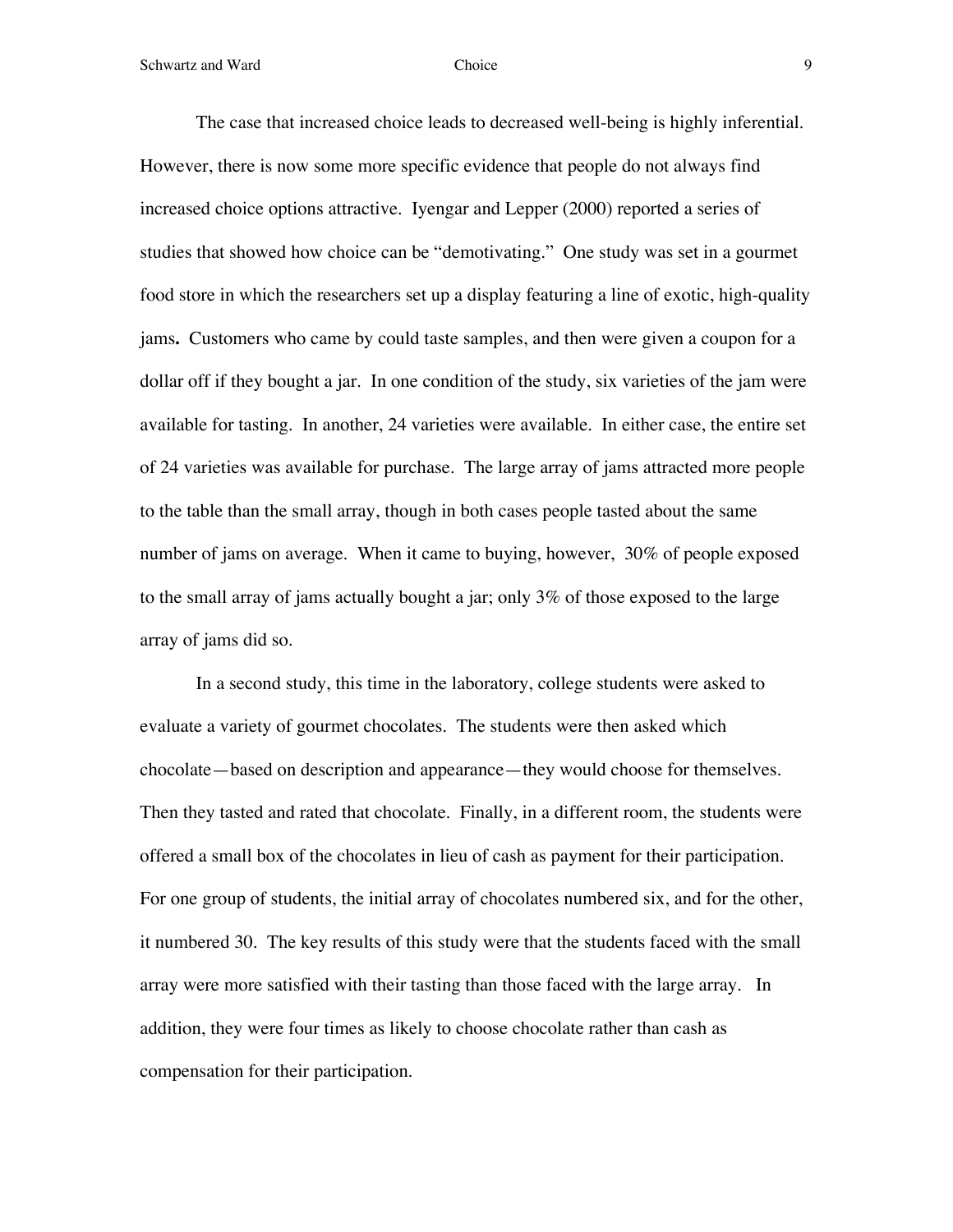This set of results is counterintuitive. Surely, you are more likely to find something you like from a set of 24 or 30 options than from a set of six. At worst, the extra options add nothing, but in that case, they should also take away nothing. And surely you are free to ignore as many of the options before you as you would like. But apparently, people find it difficult to do so.

### The Goals of Choice: Maximizing and Satisficing

Half a century ago, Simon (1955, 1956, 1957) argued that in choice situations individuals will often "satisfice," that is, choose the first option that surpasses some absolute threshold of acceptability, rather than attempt to "optimize" and find the best possible choice. Such a satisficing strategy was thought to make manageable the otherwise overwhelming task of evaluating options in terms of every possible piece of information that could potentially be known about them. Rather than attempt to engage in an exhaustive and ultimately limitless search for perfect information regarding a particular choice, satisficers would simply end their search as soon as an option was found that exceeded some criterion.

Such a strategy makes good sense in a world of ever-increasing freedom and choice. However, many would argue that attendant with increased choice has been a pressure to "maximize," that is, to seek the very best option available in a wide range of choice domains. And it may well be the case that, for certain individuals, adding more choices to an existing domain simply makes their lives more difficult, as they feel pressure to choose the "best" possible option from an overwhelming array of choices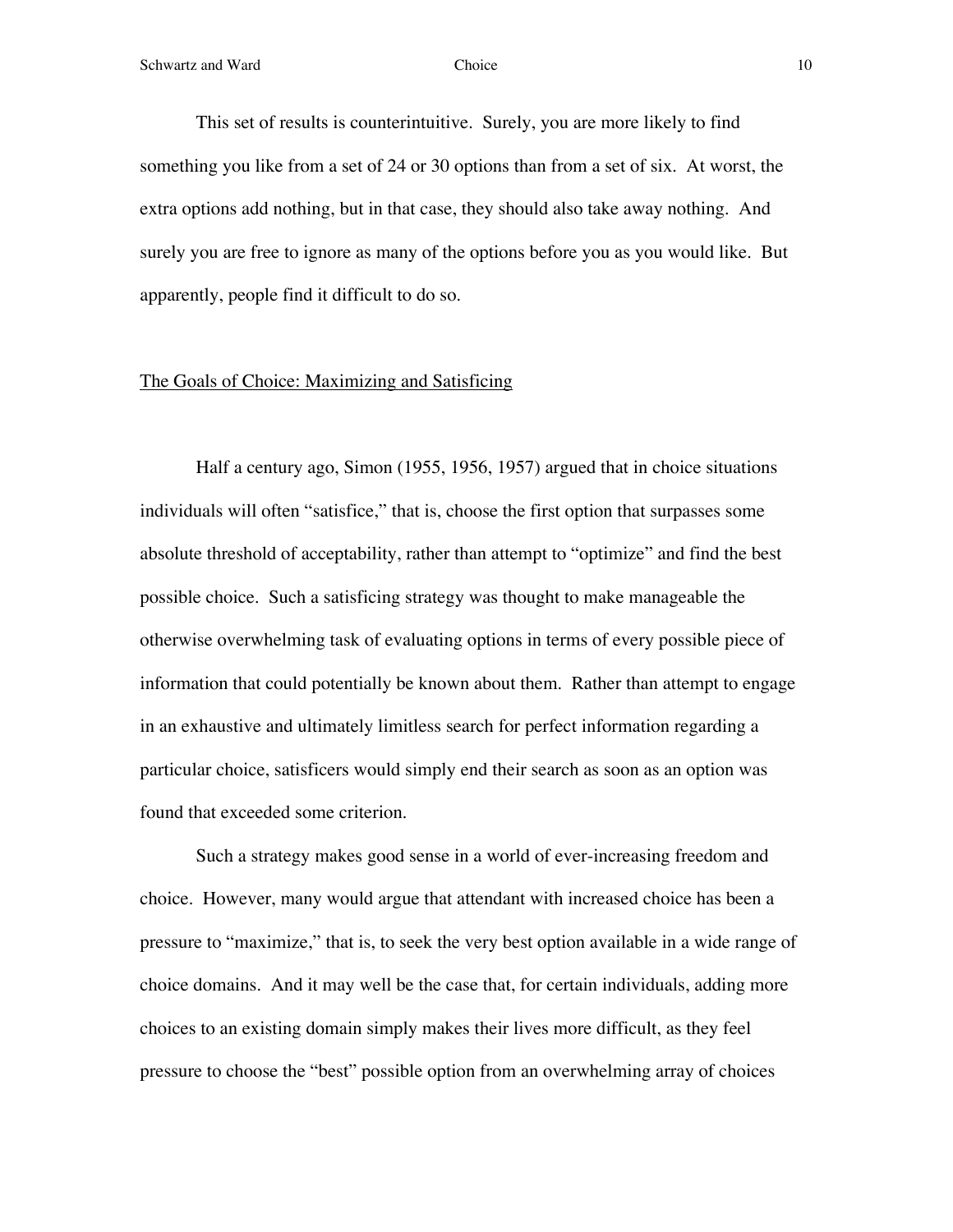Schwartz and Ward **Choice Choice Choice Choice 11** 

rather than simply settle for "good enough." After all, as the number of choices in a domain increases, so too does the cognitive work required to compare various options, along with the possibility of making a "wrong" or suboptimal choice. Thus, if one follows such a maximizing strategy, the more choices one faces, the greater the potential to experience regret at having chosen suboptimally.

Recently, we undertook an investigation to determine whether in fact some individuals are more likely to be these maximizers and, if so, if they are more unhappy than their satisficing peers (Schwartz et al., 2002). We designed a survey instrument, the Maximization Scale, to identify both maximizers and satisficers, and then examined the potential relation between various scores on the scale and a range of psychological correlates, including happiness, depression, optimism, self-esteem, perfectionism, neuroticism, and subjective well-being. We also explored whether these putative relationships might be mediated by a tendency for maximizers to experience more regret with regard to their choices than satisficers. Finally, we examined maximizers' versus satisficers' tendency to engage in social comparison. We reasoned that if maximizers are always on the lookout for the best possible option, one way to do so is to examine the choices of others, especially in domains in which no clear objective standard exists for what constitutes "the best" (cf. Festinger, 1954).

The Maximization Scale includes 13 items that assess a range of attitudes and behaviors that together comprise a tendency to maximize rather than satisfice. Thus, respondents are asked to endorse statements reflecting (1) the adoption of high standards (e.g., "No matter what I do, I have the highest standards for myself"); (2) actions that are consistent with maximizing tendencies ("When I am in the car listening to the radio, I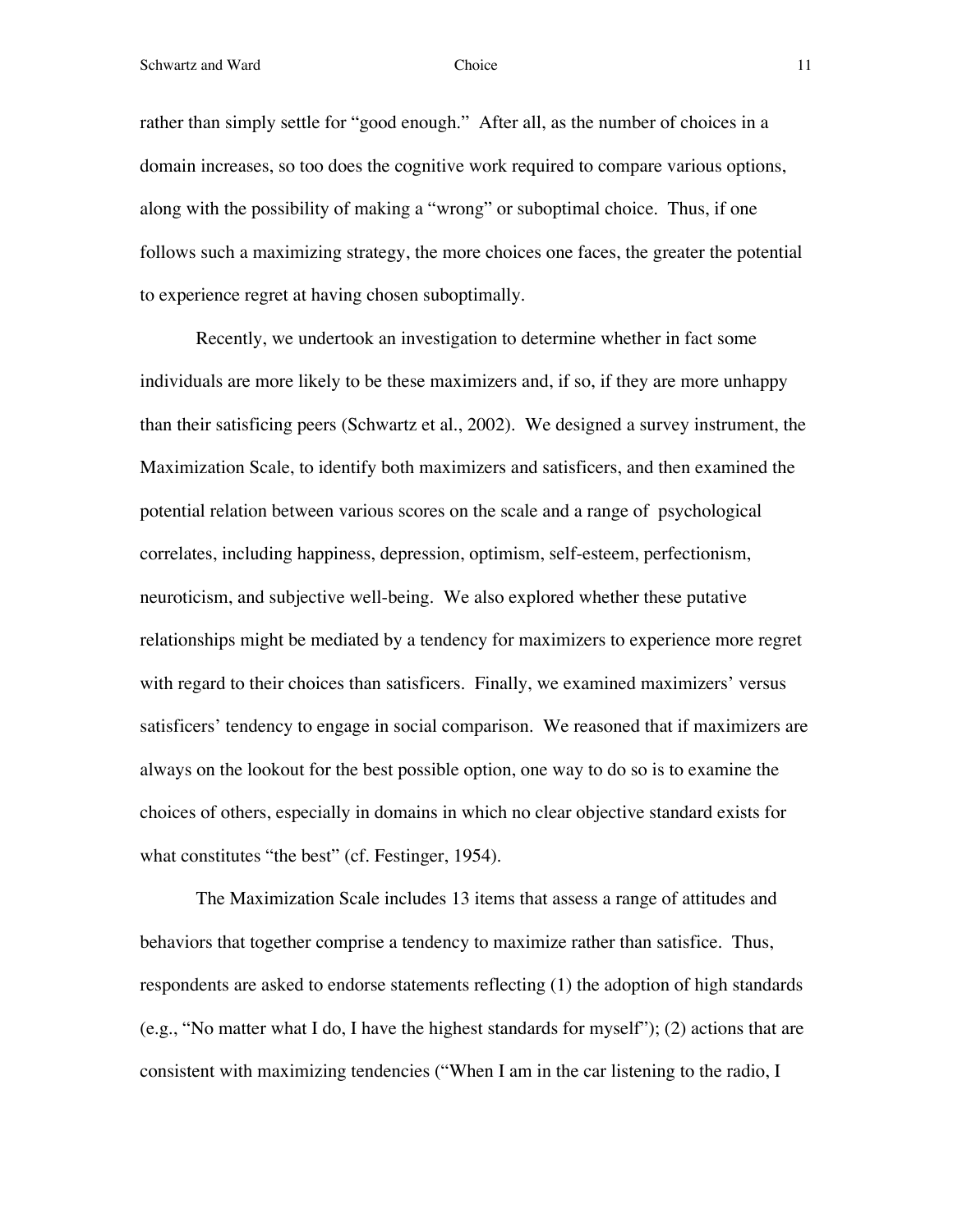often check other stations to see if something better is playing, even if I'm relatively satisfied with what I'm listening to"); and (3) choice behaviors aimed at seeking out the "best" option ("Renting videos is really difficult. I'm always struggling to pick the best one"). We administered the survey to over 1700 participants in the United States and Canada who ranged in age from 16 to 81 and came from diverse ethnic backgrounds.

Different subsamples of our respondents also completed a number of other standard personality measures. Among these were the Subjective Happiness Scale (Lyubomirsky & Lepper, 1999; *n* = 1627); the Beck Depression Inventory (BDI; Beck & Beck,  $1972$ ;  $n = 1006$ ); a measure of dispositional optimism (Life Orientation Test; Scheier & Carver, 1985; *n* = 182); a neuroticism scale (John, Donahue, & Kentle, 1991; *n* = 100); a survey assessing subjective well-being (Sastisfaction with Life Scale; Diener, Emmons, Larsen, & Griffin, 1985; *n* = 100); a self-esteem measure (Rosenberg, 1965; *n*  $= 266$ ); and a subscale of the Multidimensional Perfectionism Scale (Hewitt & Flett, 1990, 1991; *n* = 220). Finally, we created a 5-item scale designed to assess a tendency to experience regret (e.g., "When I think about how I'm doing in life, I often assess opportunities I have passed up") and administered it to all of our participants.

In terms of self-reported happiness, there was a clear tendency for maximizers to report being significantly less happy and optimistic than satisficers. They were also less likely to report high subjective well-being scores and were more likely to be depressed. Indeed, in one subsample, of the individuals whose BDI scores met the diagnostic criterion for mild depression, 44% also scored in the top quartile for maximization whereas only 16% scored in the bottom quartile. Maximizers also reported lower selfesteem scores and higher neuroticism scores than satisficers, although the latter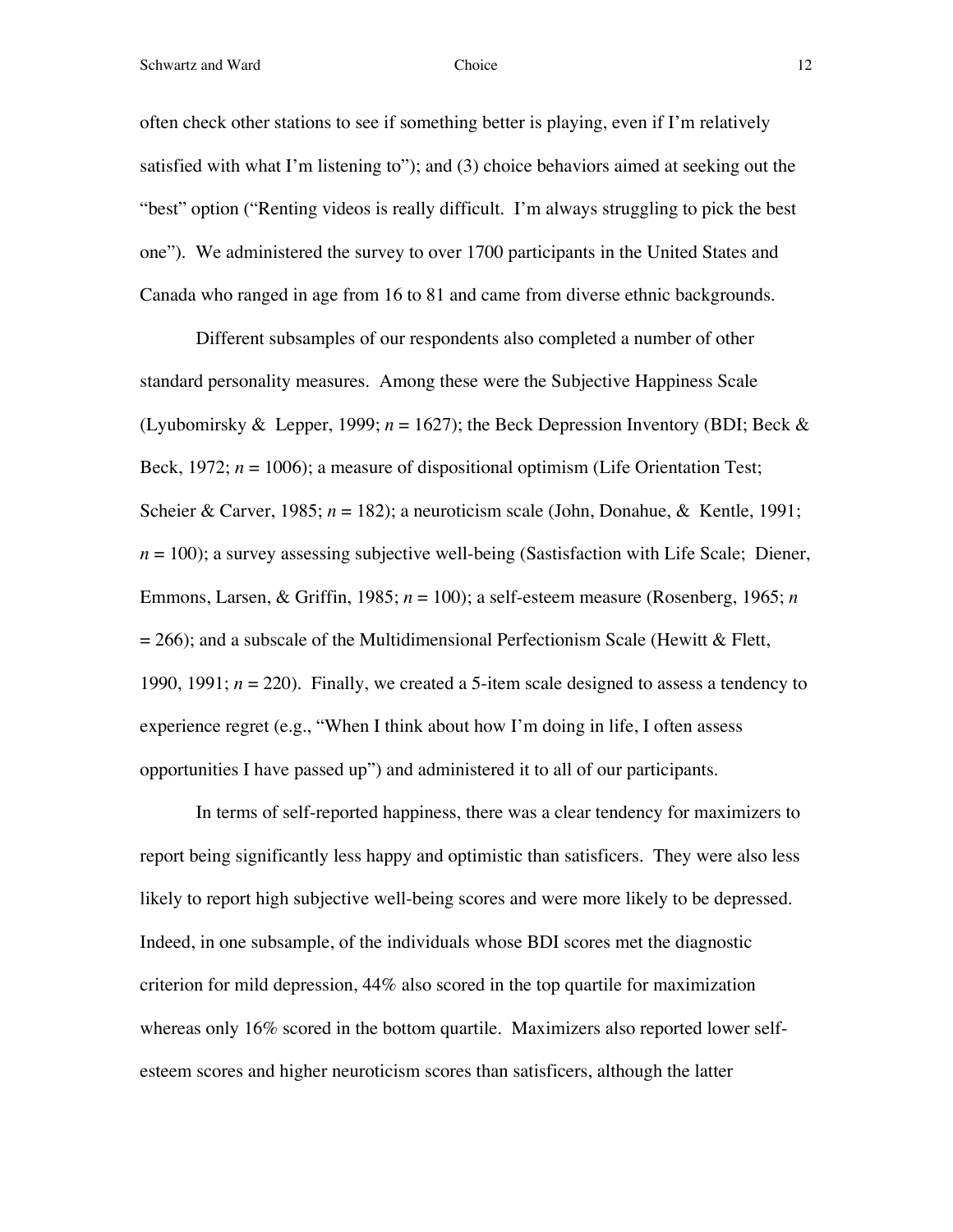relationship did not reach statistical significance in our sample, suggesting discriminant validity between the constructs of maximization and neuroticism. In addition, although we observed mildly significant correlations between maximizing and the related construct of perfectionism, the latter correlated positively with happiness in our sample, suggesting that, unlike maximizing, perfectionist tendencies are not necessarily associated with unhappiness. Finally, those who scored high on the Maximization Scale were also much more likely to report experiencing regret.

Statistical analyses showed that individuals' endorsement of the regret items appeared to at least partially mediate many of the relationships between maximizing and the other personality measures, including maximizers' tendency to be less happy and more depressed. It would seem that maximization constitutes a recipe for unhappiness, in that those individuals who search for the best possible option are more likely to regret a choice once made.

In a subsequent study (Schwartz et al., 2002, Study 4), the hypothesized tendency of maximizers to experience greater sensitivity to regret was investigated in a behavioral paradigm that made use of a version of the "ultimatum game" (Zeelenberg & Beattie, 1997). In the study, individuals had the opportunity to propose a division of funds to a second player (simulated by a computer) who could choose to accept or reject the offer. If the offer was accepted, the funds would be divided up as proposed. If the second player rejected the offer, however, neither player would receive any money. Participants played both a standard version of the game and a modified version, in which, after offering a division of funds, they got to learn the other player's "reservation price," that is, the minimal acceptable offer that the other player would have accepted. In short, this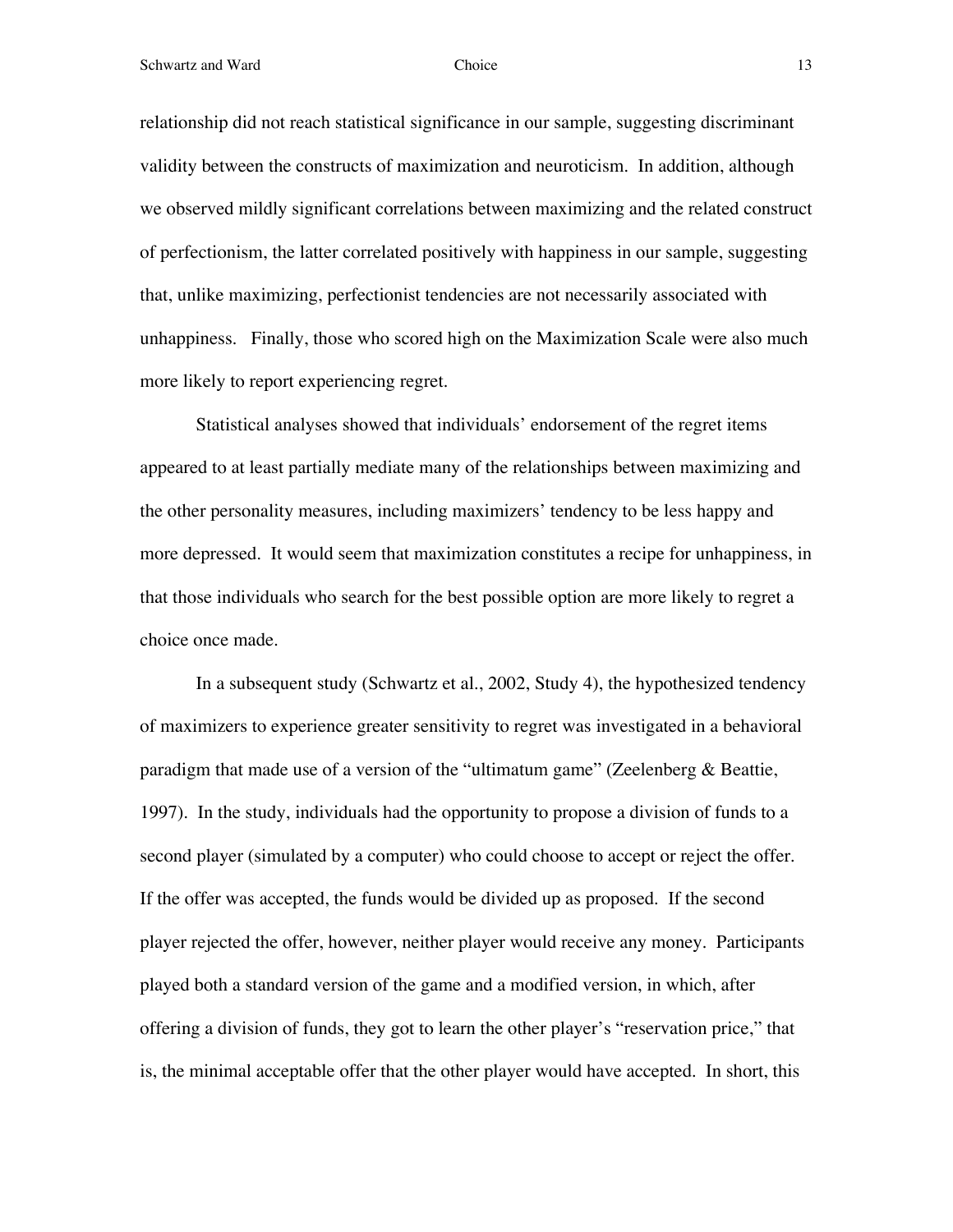modified version created a greater potential for regret of one's offer, for it carried the possibility of learning that one would not have had to have been so generous in dividing up the provided funds.

As predicted, in the modified version (i.e., when participants expected to learn the other player's reservation price) maximizers made much more modest offers to their opponents than in the condition in which a participant never had to face the knowledge that a more meager offer would have been accepted. Satisficers did not show this pattern. It would seem that maximizers' greater tendency to experience regret extends to situations involving anticipated regret as well, as their behavior in this study appeared to be aimed at minimizing the possibility of later regret.

Maximizers were also hypothesized to engage in more social comparison than satisficers—especially upward comparison, in which an individual compares him or herself to someone who is better off, as such a person would presumably provide the best "evidence" that a maximizer has not yet achieved an optimal outcome. Such a tendency was investigated in two studies. In the first (Schwartz et al., 2002, Study 2), maximizers reported on a questionnaire measure that they were more likely to engage in social comparison—both upward and downward—than satisficers, and their greater frequency of upward comparison was associated with increased unhappiness (though their greater frequency of downward comparison did not predict enhanced happiness). The same study also probed respondents' experiences with consumer decisions and found that maximizers reported seeking more social comparison information in making purchases than did satisficers. They also reported engaging in more product comparisons and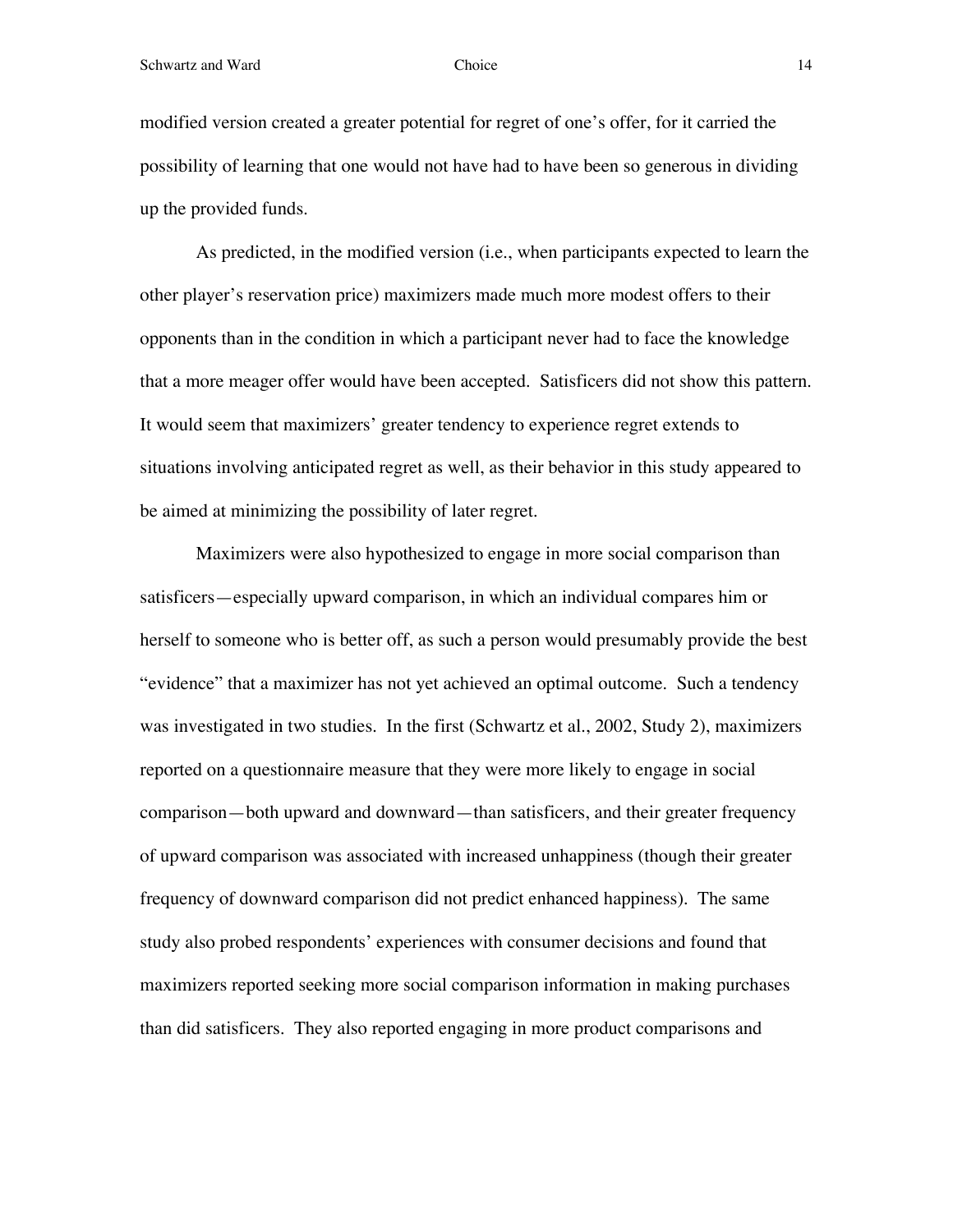Schwartz and Ward **Choice** Choice 15

counterfactual thinking (thinking about alternatives not chosen) regarding buying decisions, along with heightened regret and diminished happiness with their purchases.

A second study (Schwartz et al., 2002, Study 3) examined social comparison tendencies in maximizers versus satisficers using a procedure developed by Lyubomirsky and Ross (1997). In the study, participants performed an anagram-solving task either much slower or much faster than a confederate posing as a fellow undergraduate. Maximizers were heavily affected by their peer's performance, especially when they were outperformed by the peer. They provided higher assessments of their ability to perform the task after working alongside a slower peer than a faster peer, and in the latter condition, their self-assessment declined and their negative affect increased significantly. Satisficers, by contrast, were barely affected by the performance of the other participant, and regardless of the whether the situation provided an opportunity for downward comparison (i.e., outperforming a peer) or upward comparison (i.e., being outperformed by a peer), their assessment of their own ability and their affect level remained largely unaffected. In short, maximizers were sensitive to social comparison information and were made less happy when outperformed by a peer; satisficers showed little response to the social comparison information provided by the experimental situation, and their mood remained relatively stable throughout the study.

In sum, in both survey and experimental procedures, maximizers showed themselves to be less happy and more depressed than satisficers. They were more prone to regret, both experienced and anticipated, and they engaged in more social comparison, especially upward comparison, than satisficers. In their quest for the best option, they increased their own unhappiness and regretted their choices more than individuals who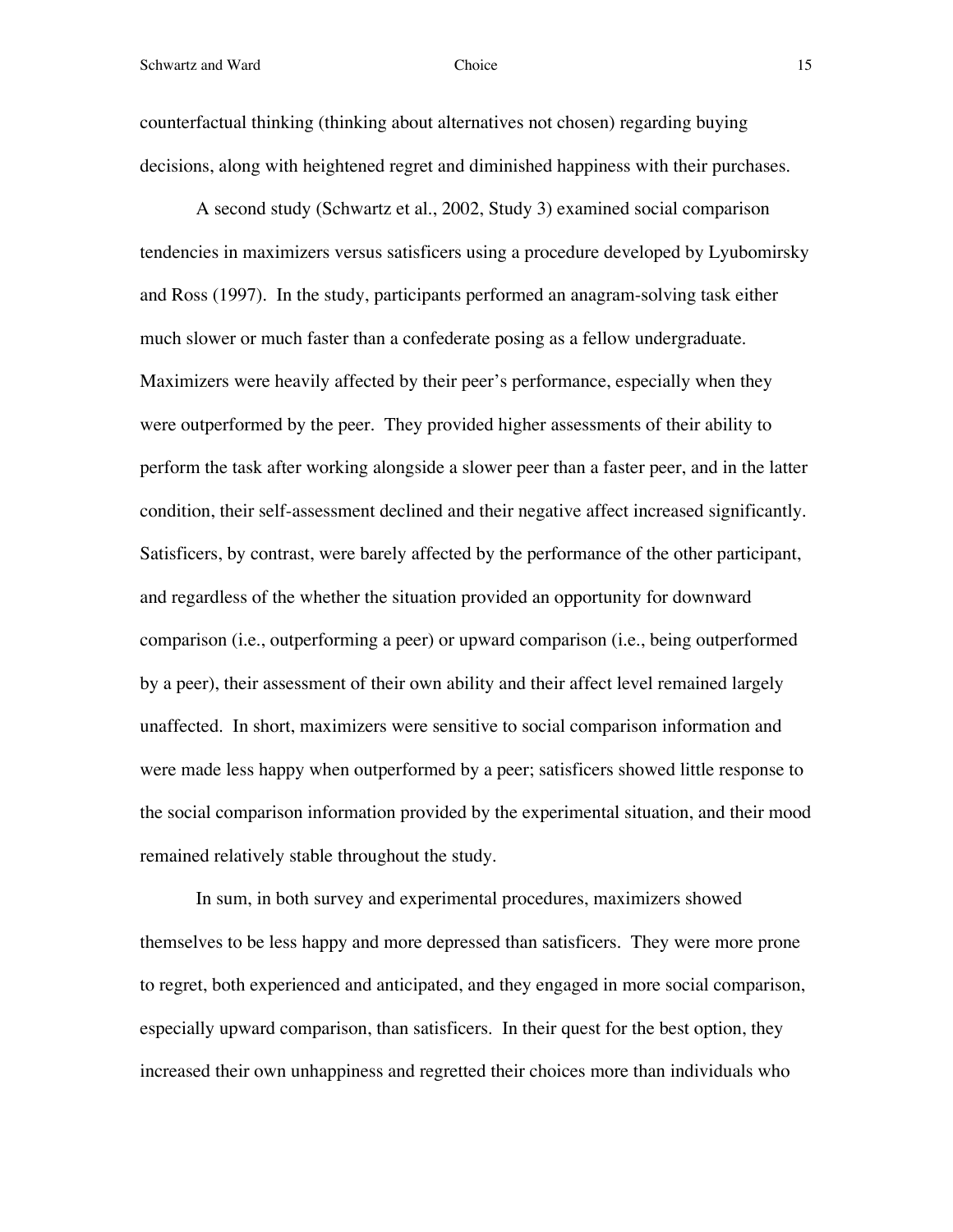reported a willingness to settle for "good enough." For maximizers, "good enough" evidently was not, but, at least in terms of their own psychological well-being, "the best" was far from ideal.

### Choice and Well-Being: Why People Suffer

We believe that several factors conspire to undermine the objective benefits that ought to come with increased choice. We will review them, and in each case, we'll show why the choice problem is exacerbated for maximizers (see Schwartz, 2004, for more detailed discussion).

### Regret

As we indicated, our research showed that regret mediated the relation between maximizing and various measures of life satisfaction. People with high regret scores are less happy, less satisfied with life, less optimistic, and more depressed than those with low regret scores. We also found that people with high regret scores tend to be maximizers. Indeed, we think that concern about regret is a major reason why individuals are maximizers. The only way to be sure that you won't regret a decision is by making the best possible decision. And the more options you have, the more likely it is that you will experience regret.

Post-decision regret, sometimes referred to as "buyer's remorse," induces second thoughts that rejected alternatives were actually better than the one we chose, or that there are better alternatives out there that haven't been explored. The bitter taste of regret detracts from satisfaction, whether or not the regret is justified. Anticipated regret may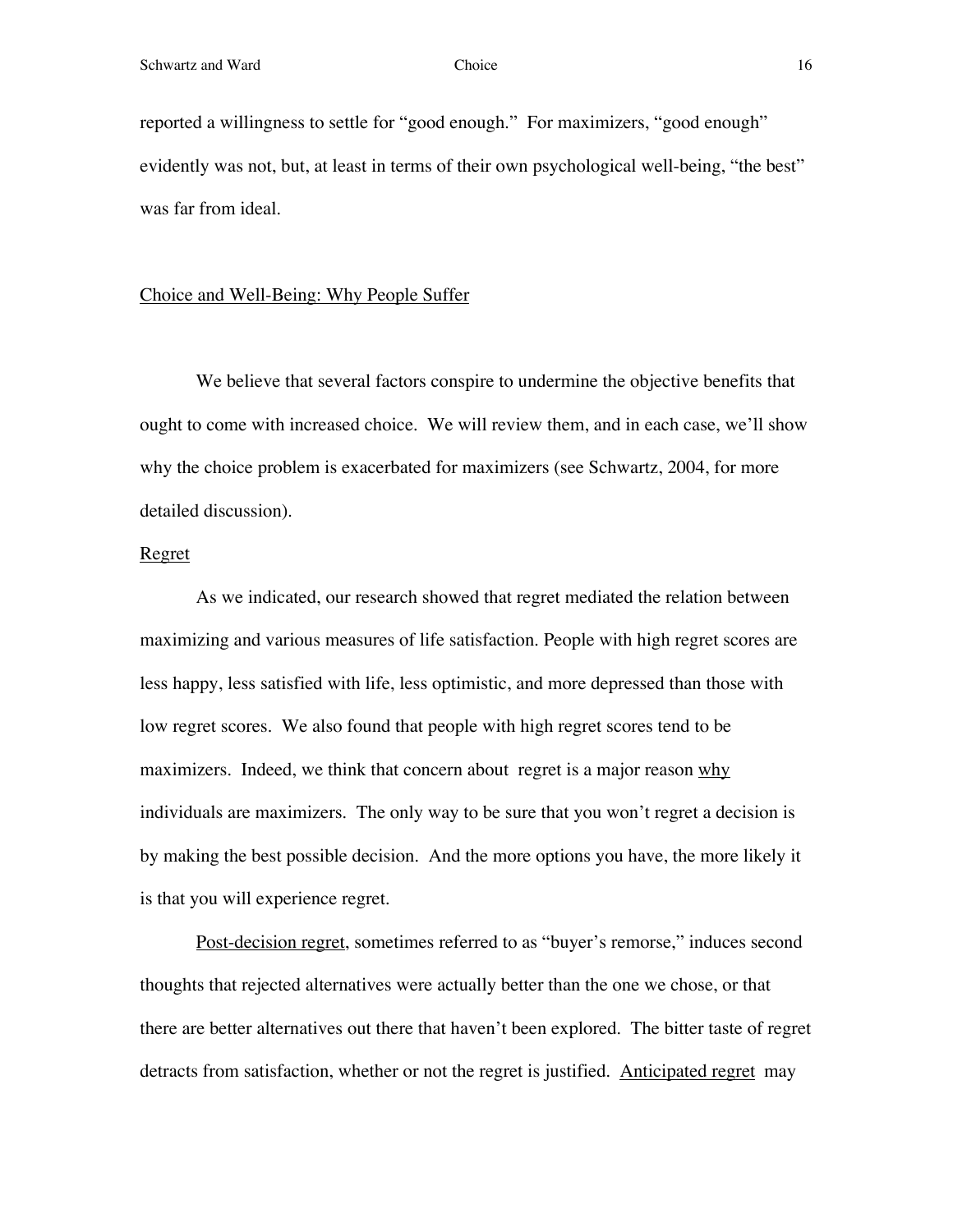Schwartz and Ward **Choice Choice Choice** 17

be even worse, because it will produce not just dissatisfaction but paralysis. If someone asks herself how it would feel to buy this house only to discover a better one next week, she probably won't buy this house. Both types of regret—anticipated and postdecision—will raise the emotional stakes of decisions. Anticipated regret will make decisions harder to make and post-decision regret will make them harder to enjoy (see Gilovich and Medvec, 1995; Landman, 1993 for thoughtful discussions of the determinants and consequences of regret.)

And what makes the problem of regret much worse is that thinking is not restricted to objective reality. People can also think about states of affairs that don't exist. Studies of such counterfactual thinking have found that most individuals do not often engage in this process spontaneously. Instead, counterfactual thinking is usually triggered by the occurrence of something that itself produces a negative emotion. Counterfactual thoughts are generated in response to poor exam grades, to trouble in romantic relationships, and to the illness or death of loved ones. And when the counterfactual thoughts begin to occur, they trigger more negative emotions, like regret, which in turn trigger more counterfactual thinking, which in turn triggers more negative emotion. When they examine the actual content of counterfactual thinking, researchers find that individuals tend to focus on aspects of a situation that are under their control. The fact that counterfactual thinking seems to home in on the controllable aspects of a situation only increases the chances that the emotion a person experiences when engaging in counterfactual thinking will be regret (see Roese, 1997).

## Regret, Maximizing, and Choice Possibilities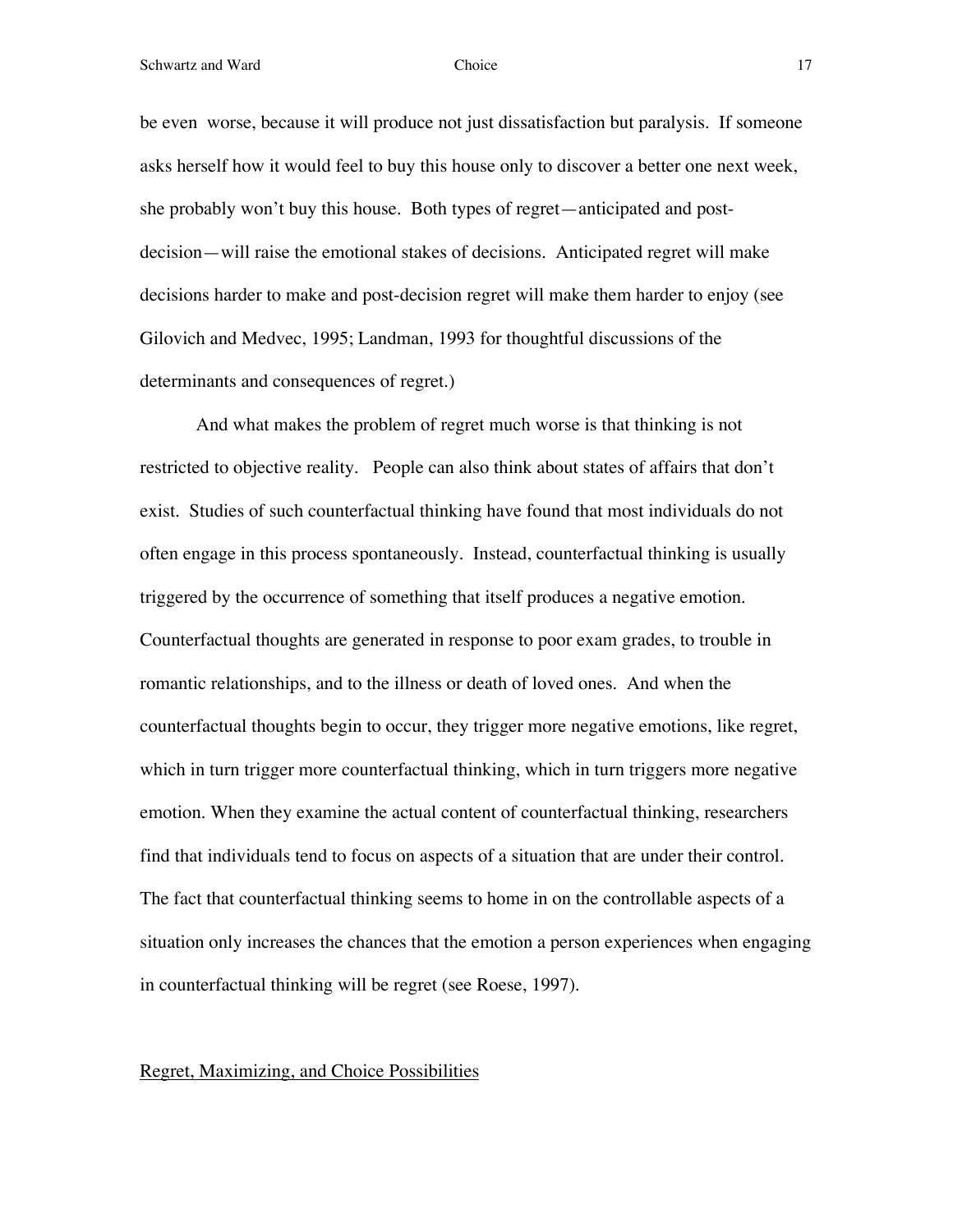We have seen that two of the factors affecting regret are personal responsibility for the result and how easily an individual can imagine a counterfactual, better alternative. The availability of choice exacerbates both of these factors. When there are no options, what can you experience? Disappointment, maybe; regret, no. When you have only a few options, you do the best you can, but the world may simply not allow you to do as well as you would like. When there are many options, the chances increase that there is a really good one out there, and you feel that you ought to be able to find it. When the option you actually settle on proves disappointing, you regret not having chosen more wisely. And as the number of options continues to proliferate, making an exhaustive investigation of the possibilities impossible, concern that there may be a better option out there may induce you to anticipate the regret you will feel later on, when that option is discovered, and thus prevent you from making a decision at all. Landman (1993, p. 184) sums it up this way: "[R]egret may threaten decisions with multiple attractive alternatives more than decisions offering only one or a more limited set of alternatives…Ironically, then, the greater the number of appealing choices, the greater the opportunity for regret."

 As we have argued, it should also be clear that the problem of regret will loom larger for maximizers than for satisficers. No matter how good something is, if a maximizer discovers something better, she'll regret having failed to choose it in the first place. Perfection is the only weapon against regret, and endless, exhaustive, paralyzing consideration of the alternatives is the only way to achieve perfection. For a satisficer, the stakes are lower. The possibility of regret doesn't loom as large, and perfection is unnecessary.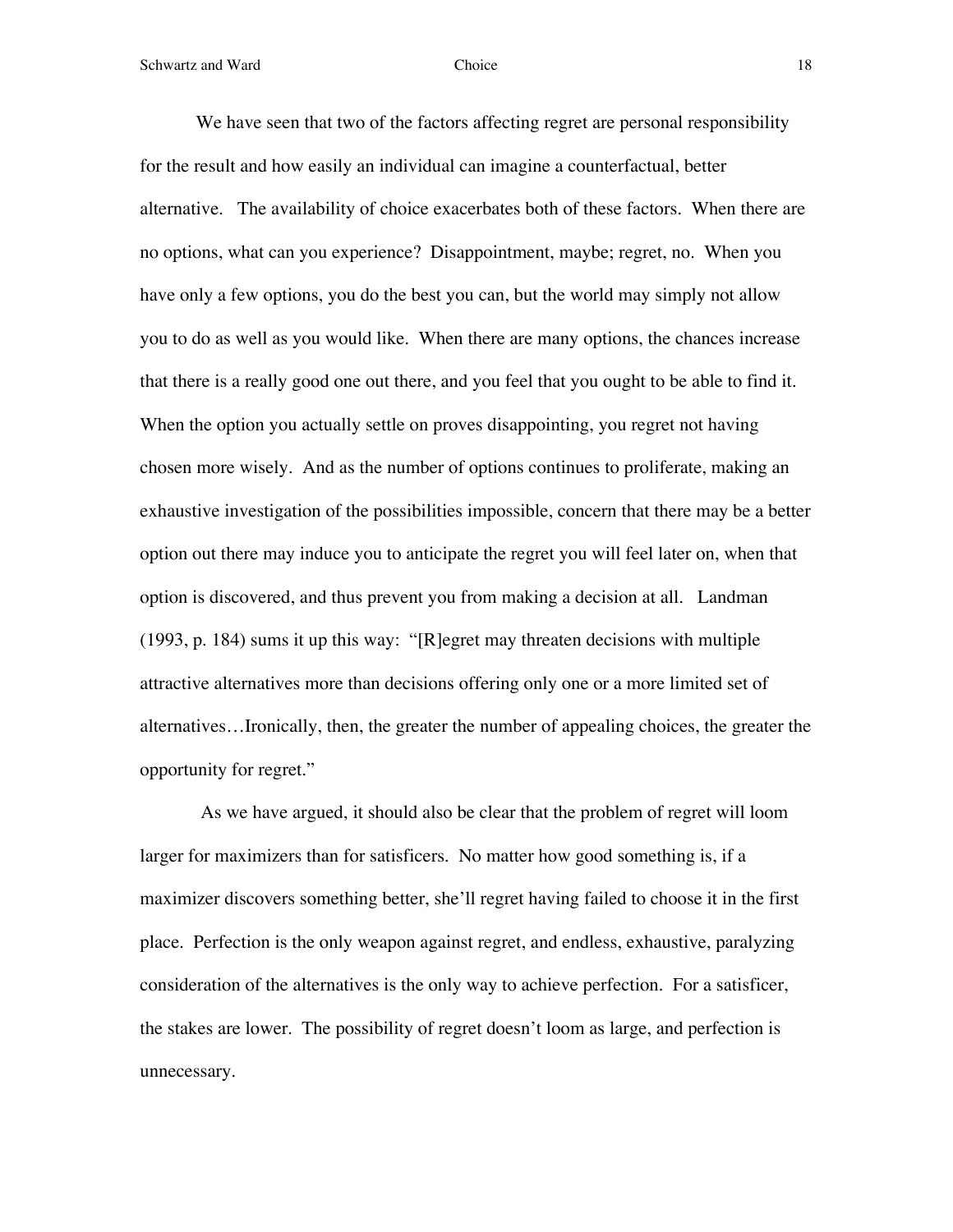# **Opportunity Costs**

Economists point out that the quality of any given option can not be assessed in isolation from its alternatives. One of the "costs" of any option involves passing up the opportunities that a different option would have afforded. This is referred to as an opportunity cost. Every choice we make has opportunity costs associated with it.

According to standard economic assumptions, the only opportunity costs that should figure into a decision are the ones associated with the next best alternative, because you wouldn't have chosen the third, fourth, or nth best alternative in any event. This advice, however, is extremely difficult to follow. The options under consideration usually have multiple features. If people think about options in terms of their features rather than as a whole, different options may rank as second best (or even best) with respect to each individual feature. Even though there may be a single, second best option overall, each of the options may have some very desirable feature on which it beats its competition.

If we assume that opportunity costs take away from the overall desirability of the most preferred option, and that we will feel the opportunity costs associated with many of the options we reject, then the more alternatives there are from which to choose, the greater our experience of the opportunity costs will be. And the greater our experience of the opportunity costs, the less satisfaction we will derive from our chosen alternative.

This form of dissatisfaction was confirmed by a study in which people were asked how much they would be willing to pay for subscriptions to popular magazines, or to purchase videotapes of popular movies (Brenner, Rottenstreich,& Sood, 1999). Some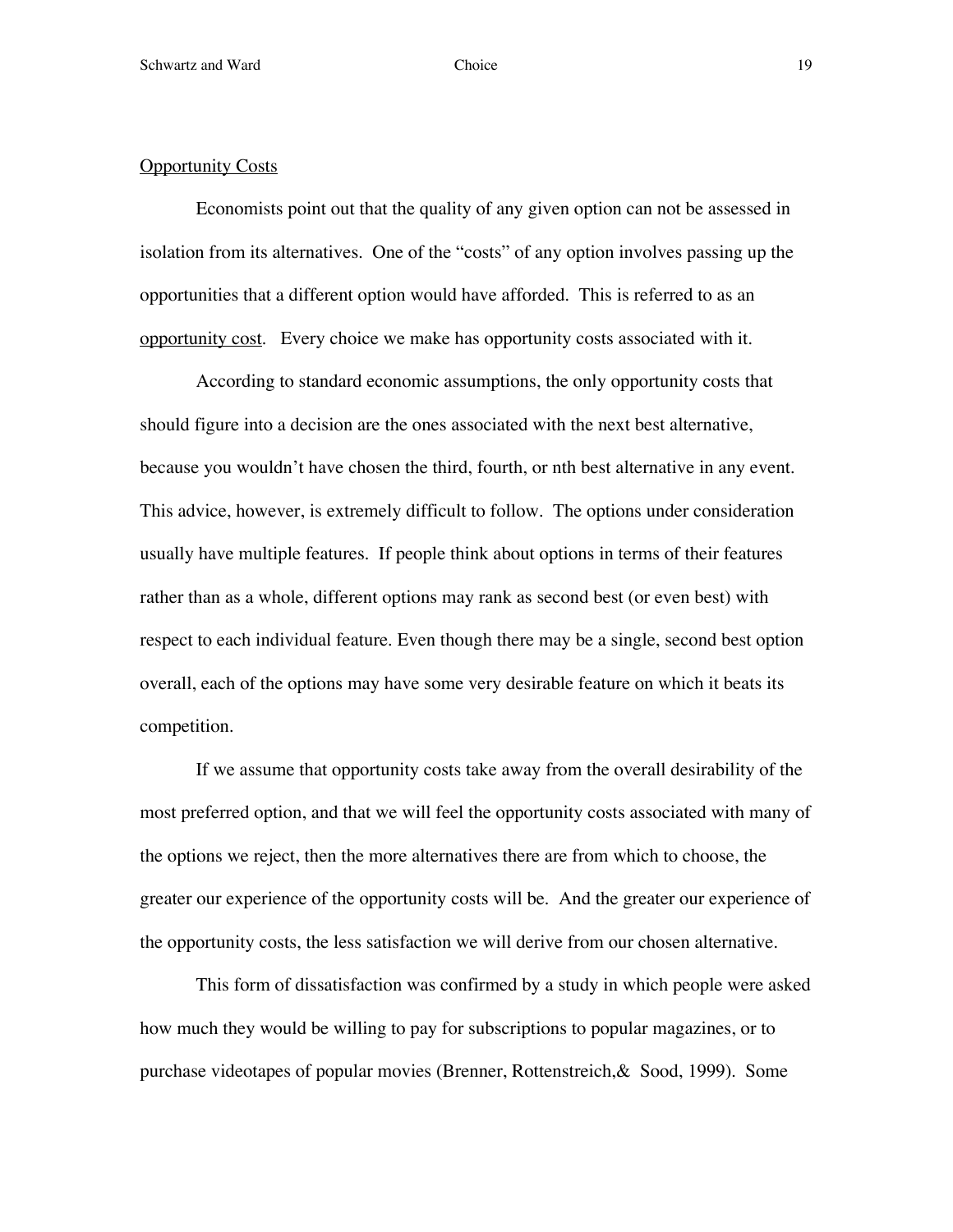were asked about individual magazines or videos. Others were asked about these same magazines or videos as part of a group with other magazines or videos. In almost every case, respondents placed a higher value on the magazine or the video when they were evaluating it in isolation then when they were evaluating it as part of a cluster. When magazines are evaluated as part of a group, opportunity costs associated with the other options reduce the value of each of them.

## Effects of Adaptation

As Kahneman and various collaborators have shown (e.g., Kahneman, 1999), we appear to possess hedonic "thermometers" that run from negative (unpleasant), through neutral, to pleasant. When we experience something good, our pleasure "temperature" goes up, and when we experience something bad, it goes down. However, our responses to hedonic stimuli are not constant; repeated exposure results in adaptation (Frederick and Loewenstein, 1999).

In what is perhaps the most famous example of hedonic adaptation, respondents were asked to rate their happiness on a 5-point scale (Brickman, Coates, and Janoff-Bulman, 1978). Some of them had won between \$50,000 and \$1 million in state lotteries within the last year. Others had become paraplegic or quadriplegic as a result of accidents. Not surprisingly, the lottery winners were happier than those who had become paralyzed. What is surprising, though, is that the lottery winners were no happier than people in general. And what is even more surprising is that the accident victims, while somewhat less happy than people in general, still judged themselves to be happy.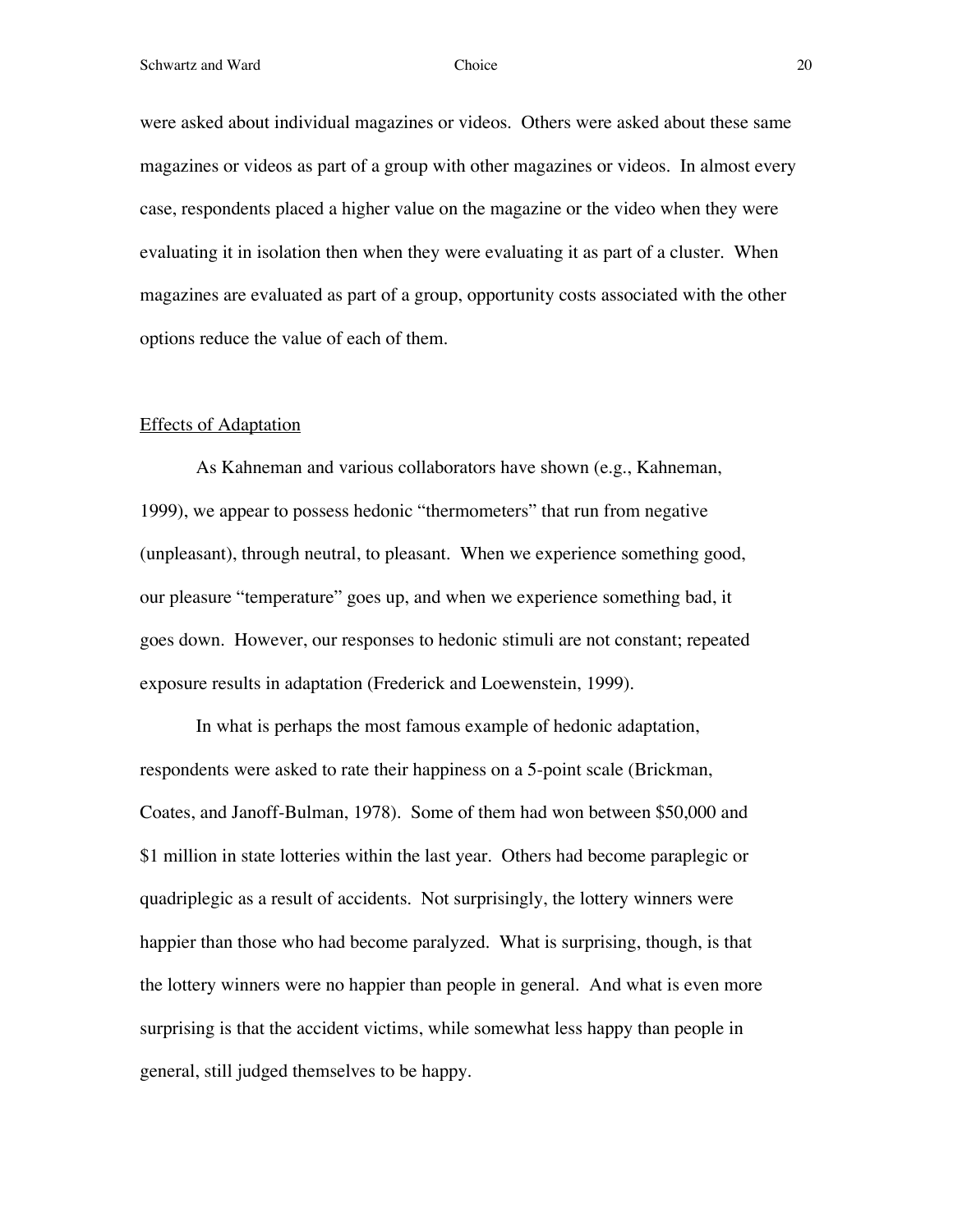Though hedonic adaptation is almost ubiquitous, people don't expect it (Loewenstein and Schkade, 1999). Thus, the ultimate result of adaptation to positive experiences appears to be disappointment**.** And faced with this inevitable disappointment**,** people will be driven to pursue novelty, to seek out new commodities and experiences whose pleasure potential has not been dissipated by repeated exposure. In time, these new commodities also will lose their intensity, but people still get caught up in the chase, a process that Brickman and Campbell (1971) labeled the "hedonic treadmill." Perhaps even more insidious than the hedonic treadmill is something that Kahneman (1999) calls the "satisfaction treadmill," which refers to the possibility that in addition to adapting to particular objects or experiences, people also adapt to particular levels of satisfaction.

The relevance of adaptation to the proliferation of choice is this: imagine the search costs involved in a decision as being "amortized" over the life of a decision. They may be very high in a world of overwhelming choice (especially for a maximizer), but if the results of the choice produce a long and sustained period of substantial satisfaction, their cumulative effects will be minimized. (The costs, in money and inconvenience, of painting your house may be substantial, but if you stay there for ten years, enjoying the benefits, those costs will dissolve into insignificance.) If, however, the satisfaction with a decision is short-lived, because of adaptation (you get a job transfer and have to move two months after having painted your house), then the "amortization schedule" will be very much abbreviated and the initial costs will subtract much more from the total satisfaction.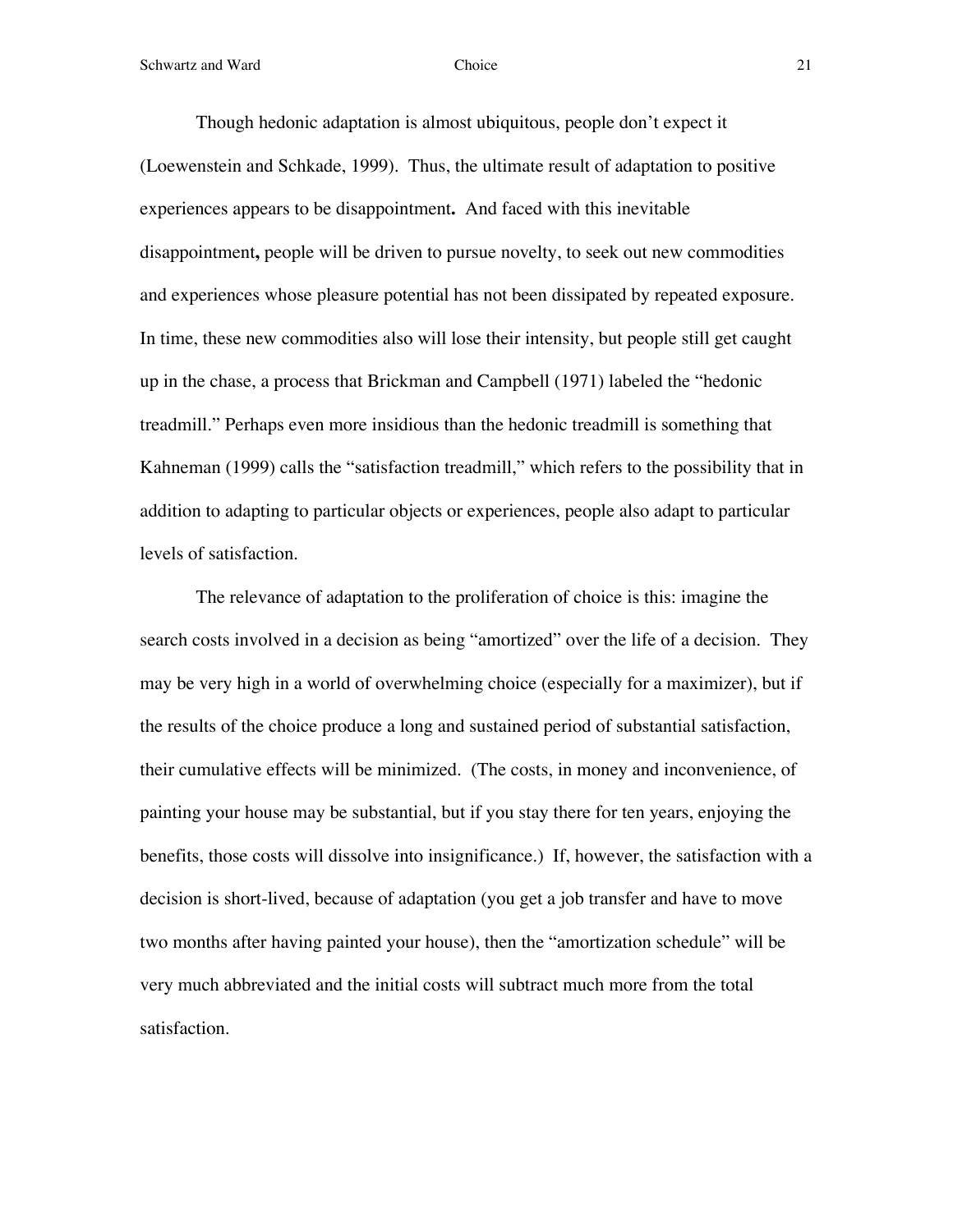## High Expectations

When people evaluate an experience, they are performing one or more of the following comparisons (see Michalos, 1980; 1986):

- 1. Comparing the experience to what they hoped it would be
- 2. Comparing the experience to what they expected it to be
- 3. Comparing the experience to other experiences they have had in the recent past
- 4. Comparing the experience to experiences that others have had

As material and social circumstances improve, standards of comparison go up. As people have contact with items of high quality, they begin to suffer from "the curse of discernment." The lower quality items that used to be perfectly acceptable are no longer good enough. The hedonic zero point keeps rising, and expectations and aspirations rise with it. As a result, the rising quality of experience is met with rising expectations, and people are just running in place. As long as expectations keep pace with realizations, people may live better, but they won't feel better about how they live.

### Social Comparison

Of all the sources we rely on when we evaluate experiences, perhaps nothing is more important than comparisons to other people. In many ways, social comparison parallels the counterfactual thinking process, but there is one very important difference. In principle, people have a great deal of control both over when they will engage in counterfactual thinking and what its content will be. People have less control over social comparison. There is always information available about how others are doing.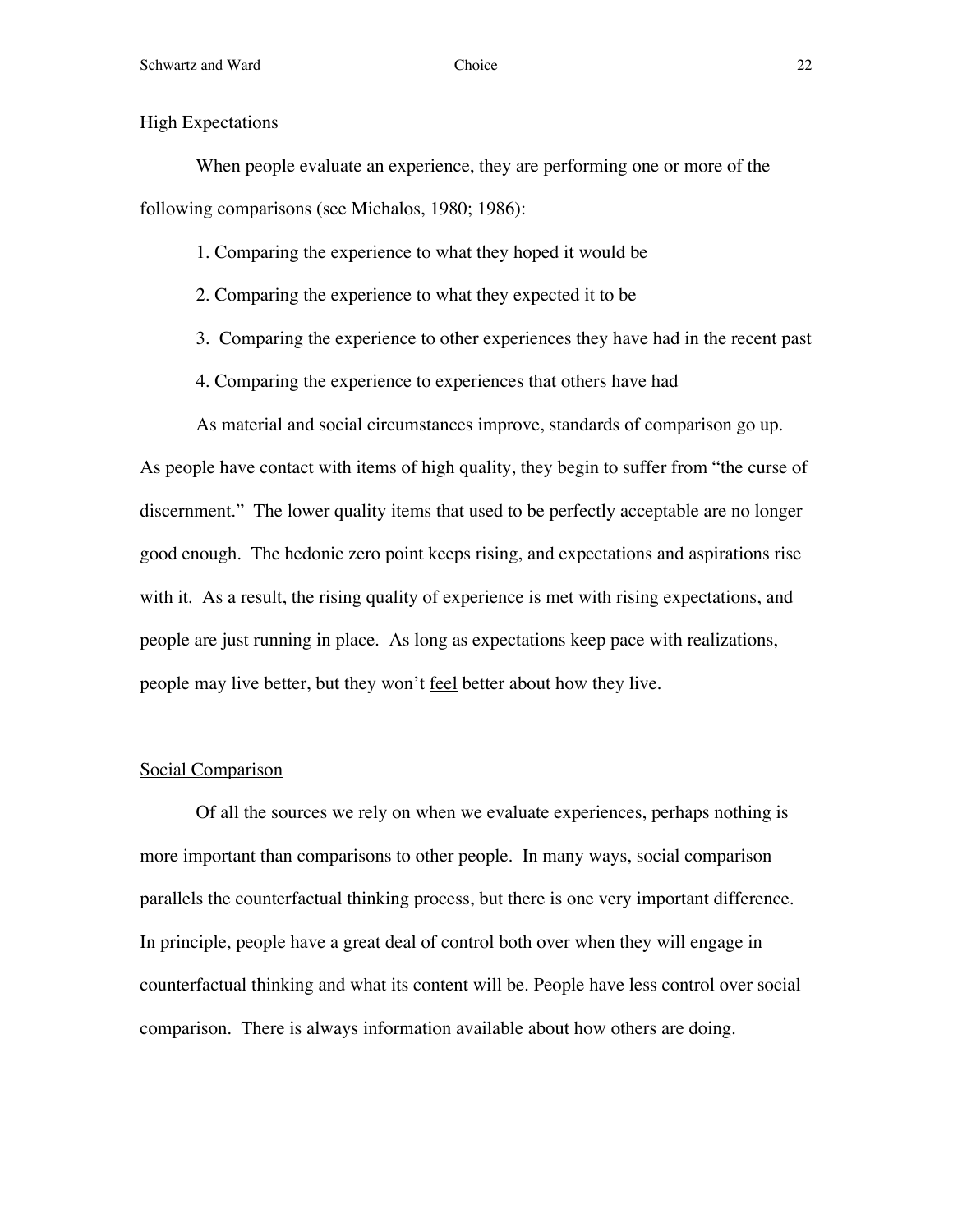Though social comparison information is seemingly all-pervasive, it appears that not everyone pays attention to it, or at least, not everyone is affected by it. Lyubomirsky and her colleagues (eg., Lyubomirsky and Ross, 1997, 1999; Lyubomirsky, Tucker, and Kasri, 2001) have conducted a series of studies that looked for differences among individuals in their responses to social comparison information, and what they found is that social comparison information has relatively little impact on dispositionally happy people. Happy people were only minimally affected by whether the person working next to them was better or worse at an anagram task than they were. In contrast, unhappy people showed increases in assessed ability and positive feelings after working beside a slower peer, and decreases in assessed ability and positive feelings if they'd been working beside a faster peer.

Such results nicely parallel the findings we reported regarding maximizers, who seem more sensitive than satisficers to the behavior of others as a gauge of their own progress in obtaining "the best."Maximizers want the best, but how do you know that you have the best, except by comparison? And to the extent that we have more options, determining the "best" can become overwhelmingly difficult. The maximizer becomes a slave in her judgments to the experiences of other people. Satisficers don't have this problem. Satisficers can rely on their own internal assessments to develop those standards.

# Learned Helplessness, Control, Depression, and Self-Blame

About thirty-five years ago, Seligman proposed that clinical depression may be the result of lack of control, or learned helplessness (see Overmeir and Seligman, 1967;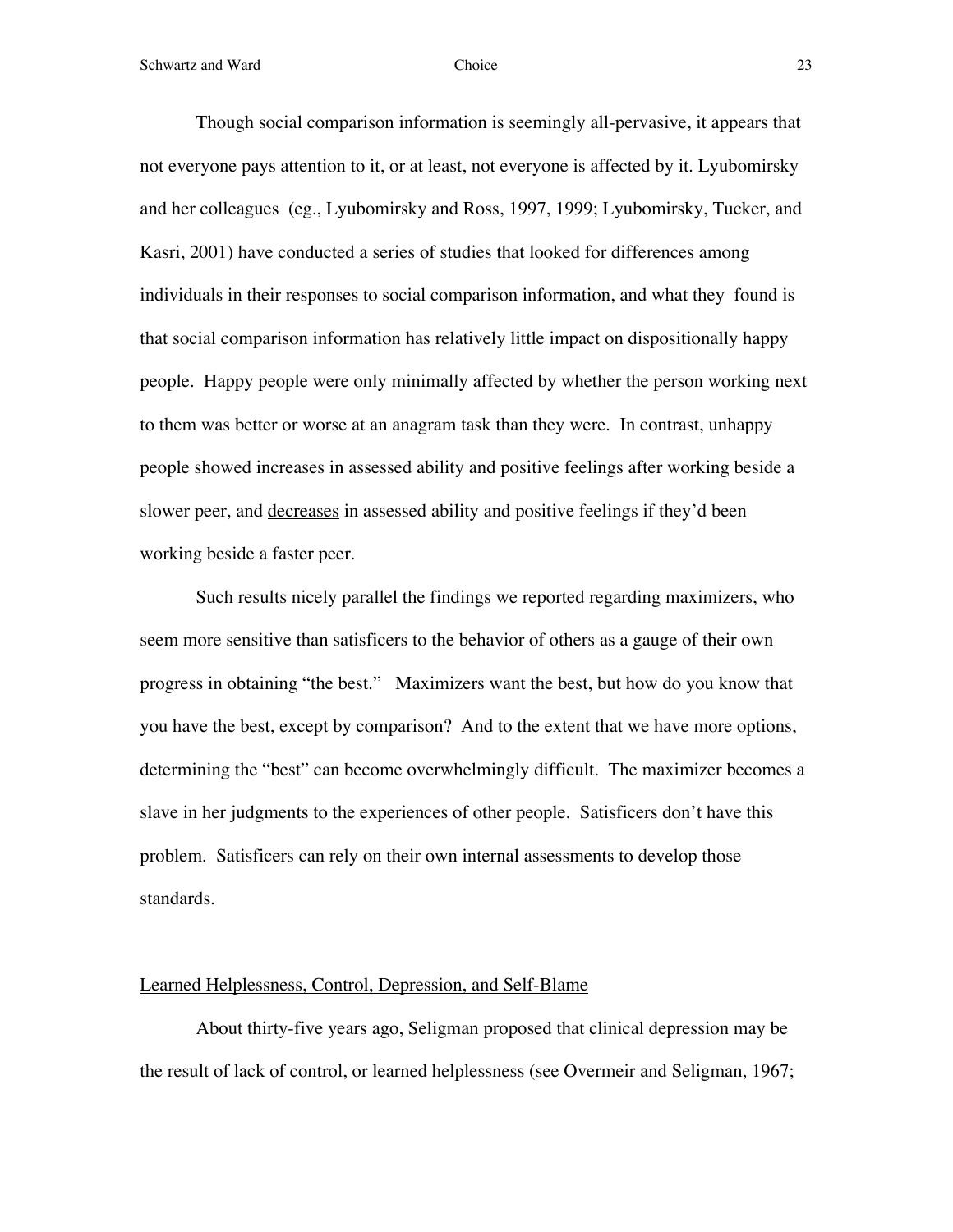Schwartz and Ward 24

Maier and Seligman, 1976; Seligman, 1975; Seligman and Maier, 1967). The theory was subsequently modified by Abramson, Seligman, and Teasdale (1978), who suggested that important psychological steps intervene between the experience of helplessness and depression. According to the new theory, when people experience a lack of control, they look for causes and display a variety of predispositions to accept certain types of causes, quite apart from what the actual cause of the failure might be. There are three key dimensions to these predispositions, based on whether people view causes as being global or specific, chronic or transient (or what was labeled "stable vs. unstable"), personal or universal (or "internal vs. external"). The revised theory of helplessness and depression argued that helplessness induced by failure or lack of control leads to depression if a person's causal explanations for that failure are global, chronic, and personal. It is only then that people will have good reason to expect one failure to be followed by others. Tests of this revised theory have yielded impressive results (eg., Peterson and Seligman, 1994). People do differ in the types of predispositions they display. People who find chronic causes for failure expect failures to persist. People who find global causes for failure expect failure to follow them into every area of life. And people who find personal causes for failure suffer large losses in self-esteem.

 Owing to the explosion of choice we outlined at the beginning of this chapter, the American middle class now experiences control and personal autonomy to a degree that people living in other times and places would find unimaginable. This fact, coupled with the helplessness theory of depression, might suggest that clinical depression in the United States should be disappearing. Instead, we see explosive growth in the disorder. Furthermore, depression seems to attack its victims at a younger age now than in earlier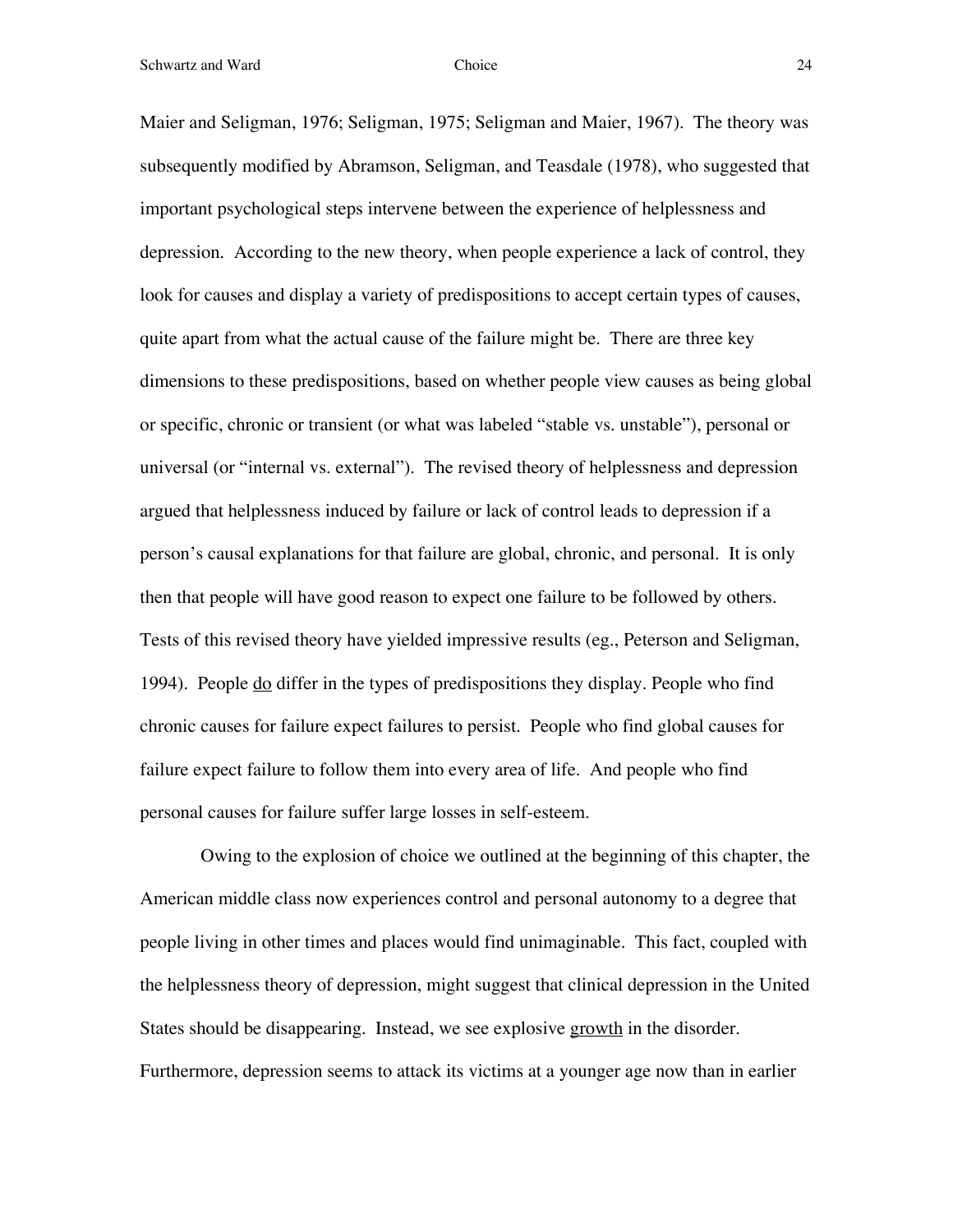Schwartz and Ward 25

eras. Current estimates are that as many as 7.5% of Americans have an episode of clinical depression before they are14. This is twice the rate seen in young people born only ten years earlier (Angst, 1995; Klerman et al, 1985; Klerman and Weissman, 1989; Lane, 2000; Myers, 2000; Rosenhan and Seligman, 1995). And the most extreme manifestation of depression—suicide—is also on the rise, and it, too, is happening younger. Suicide is the second leading cause of death (after accidents) among American high school and college students. In the past 35 years, the suicide rate among American college students has tripled. Throughout the developed world suicide among adolescents and young adults is increasing dramatically (Eckersley, 2002; Eckersley and Dear, 2002). In an era of ever greater personal autonomy and control, what could account for this degree of personal misery?

We think there are several answers to this question. First, we believe that increases in experienced control over the years have been accompanied, stride-for-stride, by increases in expectations about control. The more we are allowed to be the masters of our fates, the more we expect to be. Emphasis on freedom of choice, together with the proliferation of possibilities that modern life affords, have contributed to these unrealistic expectations. Along with the pervasive rise in expectations, American culture also has become more individualistic than it was, perhaps as a byproduct of the desire to have control over every aspect of life. Heightened individualism means that, not only do people expect perfection in all things, but they expect to produce this perfection themselves. When they (inevitably) fail, the culture of individualism biases people toward causal explanations that focus on personal rather than universal factors. That is,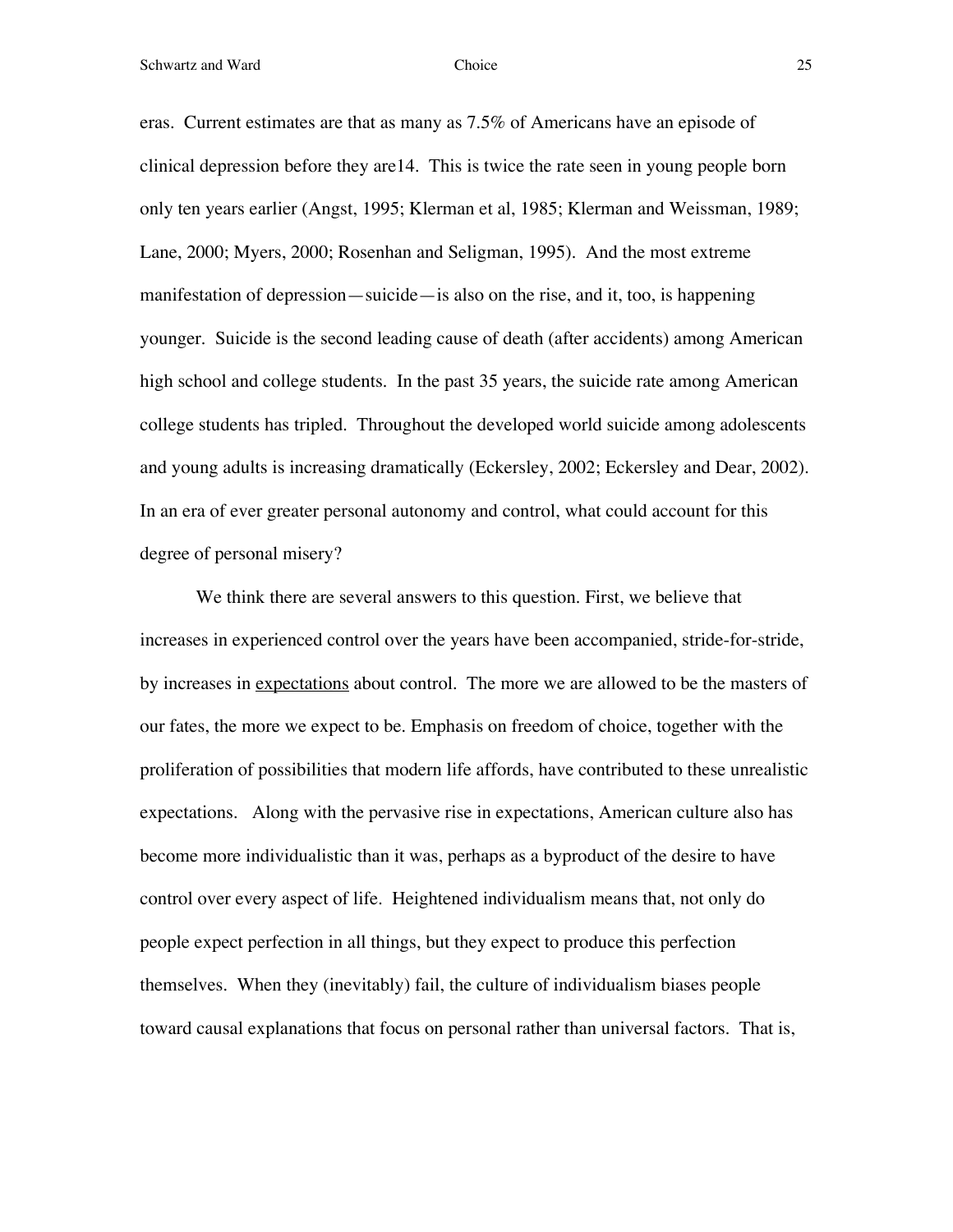the culture has established a kind of officially acceptable style of causal explanation, and it is one that encourages the individual to blame himself for failure (see Weiner, 1985).

Unrealistically high expectations coupled with a tendency to take intense personal responsibility for failure make a lethal combination. And this problem is especially acute for maximizers. As they do with missed opportunities, regret, adaptation, and social comparison, maximizers will suffer more from high expectations and self-blame than will satisficers. Maximizers will put the most work into their decisions, and have the highest expectations about the results of those decisions, and thus will be the most disappointed.

Our research suggests that maximizers are prime candidates for depression. With group after group of people, varying in age, gender, educational level, geographical location, race, and socioeconomic status, we have found a strong positive relation between maximizing and measures of depression. Among people who score highest on our Maximization Scale, scores on the standard measure of depression are in the borderline clinical range. We find the same relation between maximizing and depression among young adolescents (Gillham, Ward, **&** Schwartz, in preparation). High expectations, and personal attributions for failing to meet them, can apply to educational decisions, career decisions, and marital decisions just as they apply to decisions about where to eat. And even the trivial decisions add up. If the experience of disappointment is relentless, if virtually every choice you make fails to live up to expectations and aspirations, and if you consistently take personal responsibility for the disappointments, then the trivial looms larger and larger, and the conclusion that you can't do anything right becomes devastating.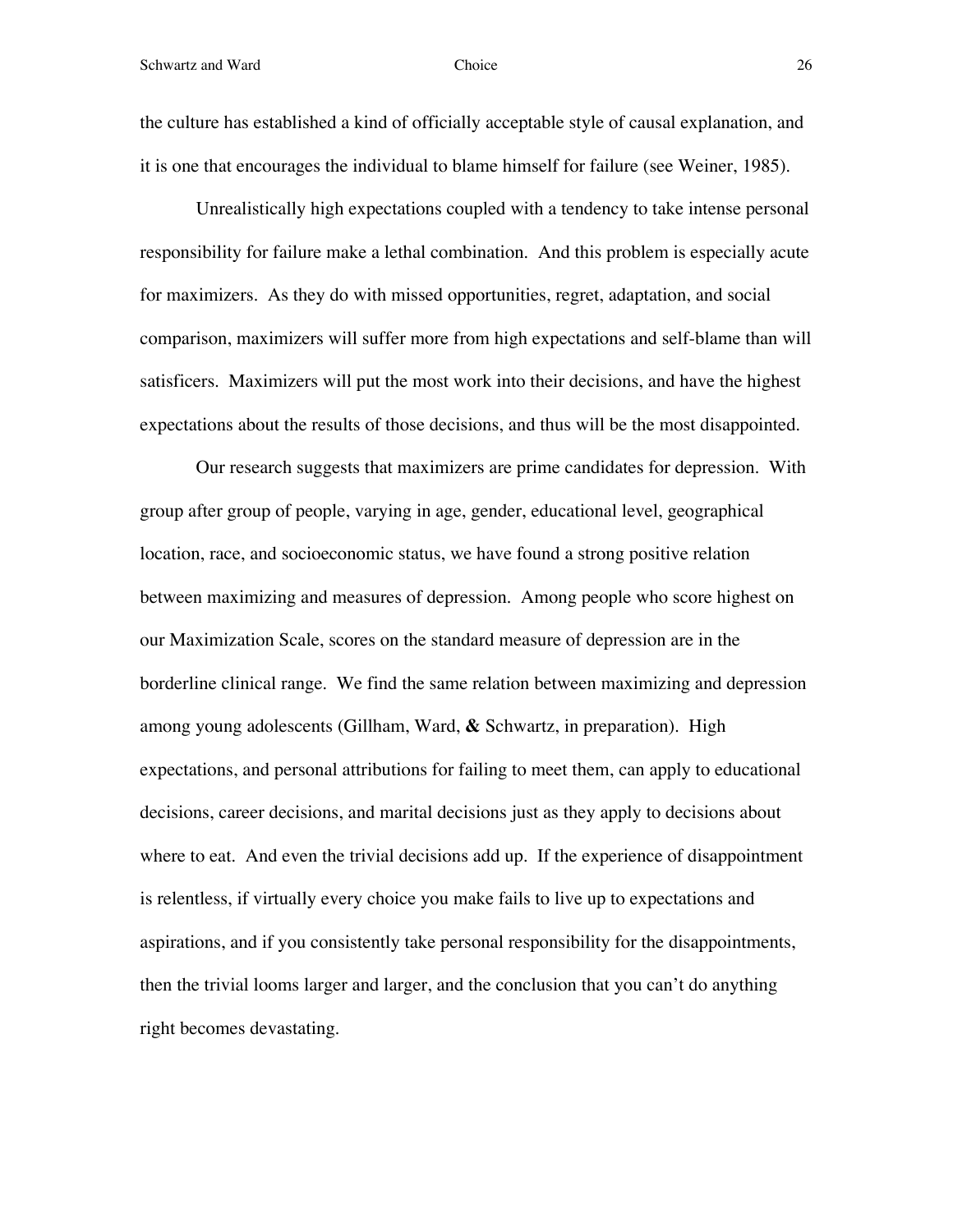## Future Research

We have only begun to investigate in a systematic fashion the behavior of socalled maximizers versus satisficers. Future research will help determine the domain specificity of maximizing behaviors. Clearly no one pursues "the best" in every arena of life, and what distinguishes maximizers from satisficers may ultimately be the number of domains in which an individual attempts to obtain something that is optimal as opposed to merely acceptable. In addition, future studies will determine whether maximizers sometimes engage in behavior that looks similar to that of satisficers but reflects different motives. For example, if a maximizer is aware of his or her tendency to engage in an exhaustive, time-consuming, and ultimately disappointing search for the most attractive option, he or she may on occasion opt to restrict a choice set by simply selecting the first option available (a strategy pursued by the more maximizing of the two authors when he purchased his last car). In other words, there may be occasions in which maximizers "choose not to choose" rather than endure the misery and paralysis that can often follow their attempts to maximize. Such speculation, of course, implies that maximizers are aware of the negative psychological consequences that typically accompany their behavior, and that in and of itself (i.e., whether maximizers know that there is a psychological cost to be paid for their habitual "quest for the best") is worthy of further study.

Finally, additional research should investigate the origins of a maximizing versus satisficing style of choice behavior. We have speculated on the cultural pressures in a post-industrial capitalist society that might lead to the development of maximizing tendencies, especially in times of plenty (see Schwartz, 1994; and Wieczorkowska  $\&$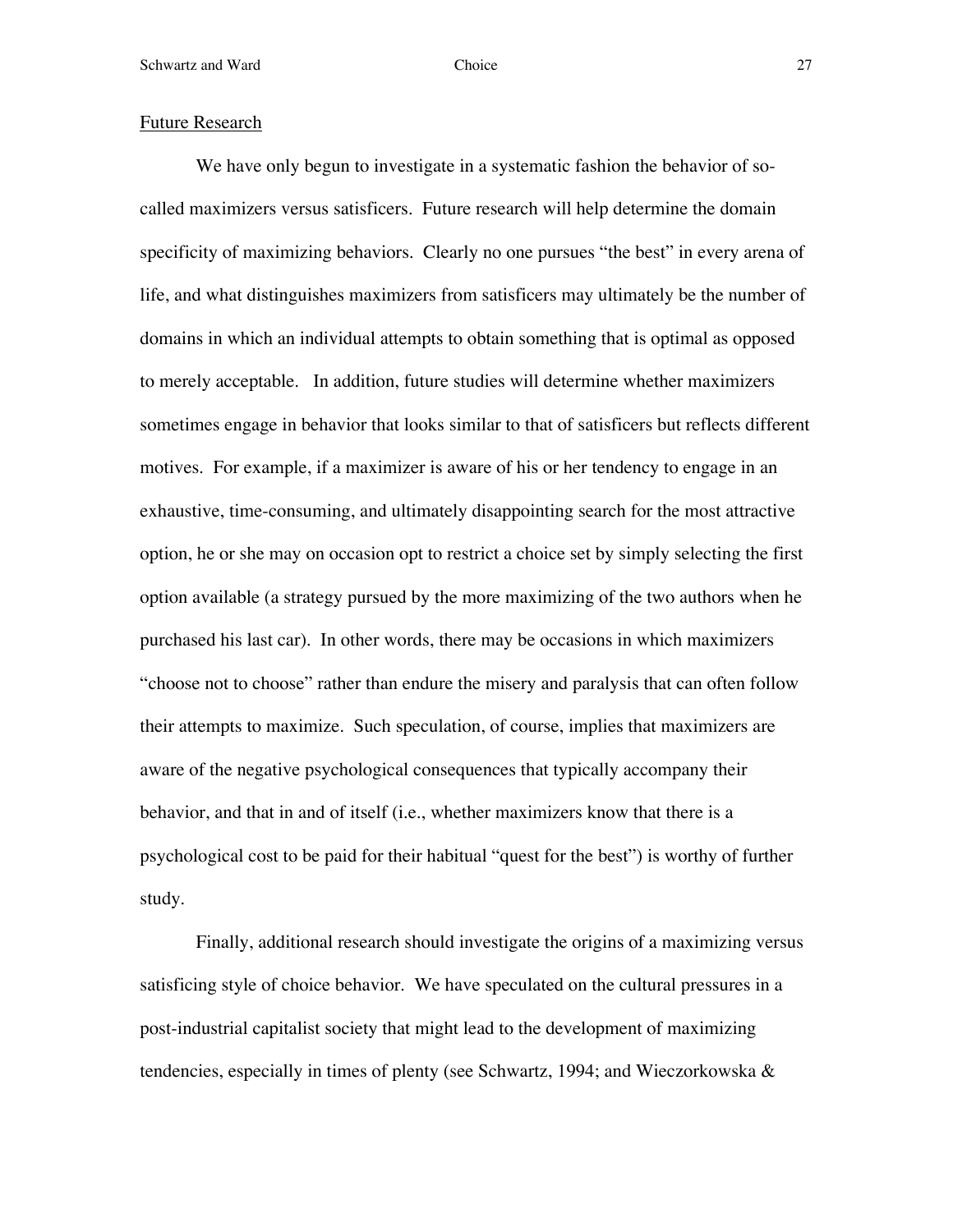Burnstein, 1999, for further discussion). And although at times maximizing may produce superior material outcomes (a question worth pursuing in its own right), we believe that such a strategy leads individuals to inferior psychological outcomes. We should acknowledge, though, that the causal arrow may point in the opposite direction; that is, unhappy or depressed individuals may resort to a maximizing strategy in an attempt to improve their current psychological state. Regardless of the causal direction, however, a strategy of continually searching for the best option and then regretting one's choices once made does not appear to be a recipe for long-term happiness.

# Choice, Maximizing, and Misery: What Can Be Done

We have provided an outline of an account of why increased opportunities to choose can result in decreased well-being, and suggested that this inverse relation between choice and well-being is especially acute for people who are after the "best" in any choice situation. We offer now some suggestions about what people can do to mitigate this problem (see Schwartz, 2004, for further discussion). None of them are easy to follow and all of them are speculative—that is, they are based on the arguments above rather than on evidence.

1. Choose when to choose. As we have seen, having the opportunity to choose is essential for well-being, but choice has negative features, and the negative features escalate as the number of choices increases. The benefits of having options are apparent with each particular decision people face, but the costs are subtle and cumulative. To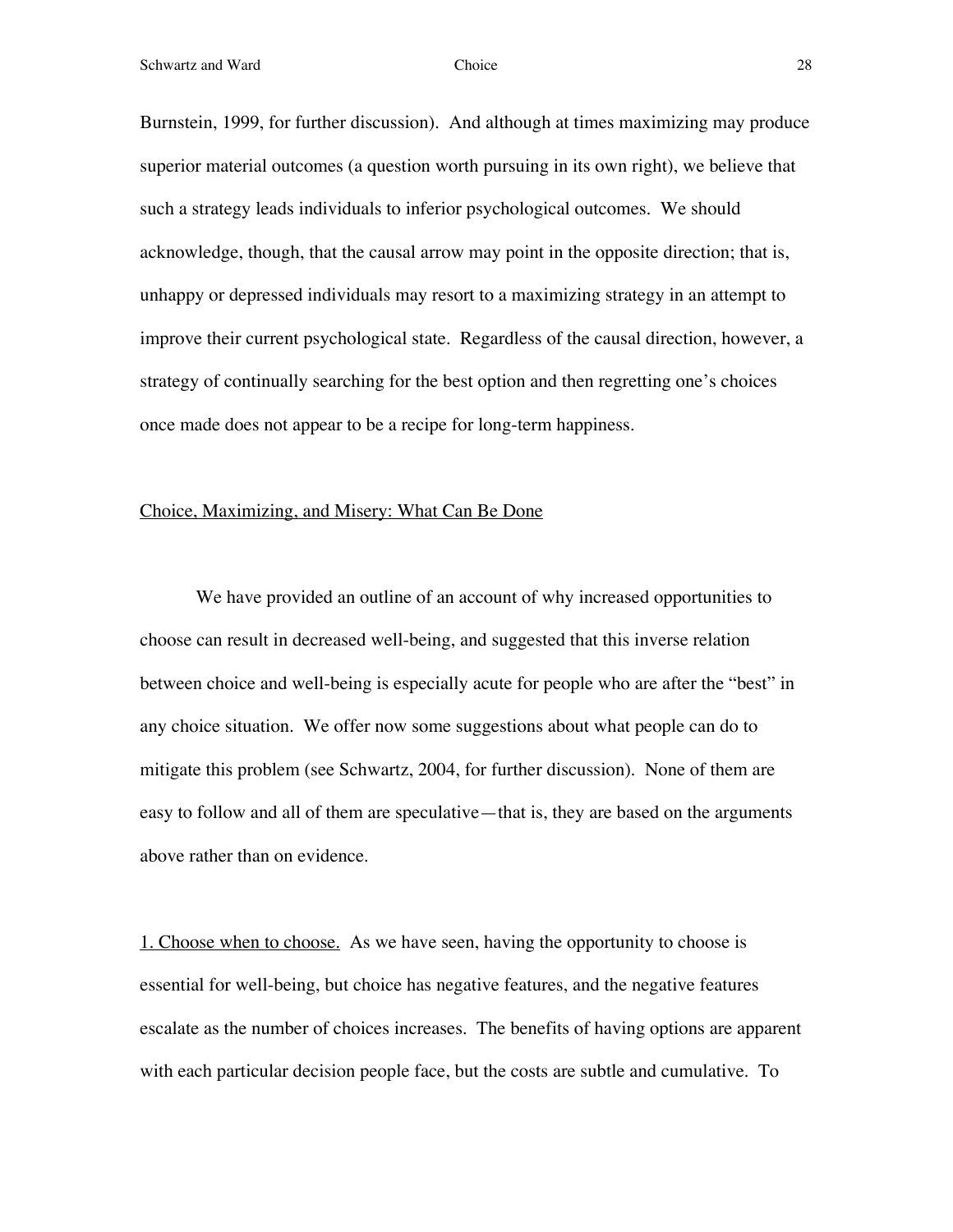manage the problem of excessive choice, people should decide where in life choice really matters and focus their time and energy there, letting many other opportunities pass them by.

2. Satisfice more and maximize less. It is maximizers who suffer most in a culture that provides too many choices. It is maximizers who have expectations that can't be met. It is maximizers who worry most about regret, about missed opportunities, and about social comparisons, and it is maximizers who are most disappointed when the results of decisions are not as good as they expect. Learning to accept "good enough" will simplify decision making and increase satisfaction. Though satisficers may do less well than maximizers according to certain objective standards, nonetheless, by settling for "good enough" even when the "best" may be just around the corner, satisficers will usually feel better about the decisions they make.

3. Think about the opportunity costs of opportunity costs. When making a decision, it's usually a good idea to think about the alternatives we will pass up when choosing our most preferred option. Ignoring these "opportunity costs" can lead us to overestimate how good the best option is. On the other hand, the more we think about opportunity costs, the less satisfaction we'll derive from whatever we choose. So we should make an effort to limit how much we think about the attractive features of options we reject. Being a satisficer can help here. Because satisficers have their own standards for what is "good enough," they are less dependent than maximizers on comparison among alternatives. A "good investment" for a satisficer may be one that returns more than inflation. Will the satisficer earn less from investments than the maximizer? Perhaps.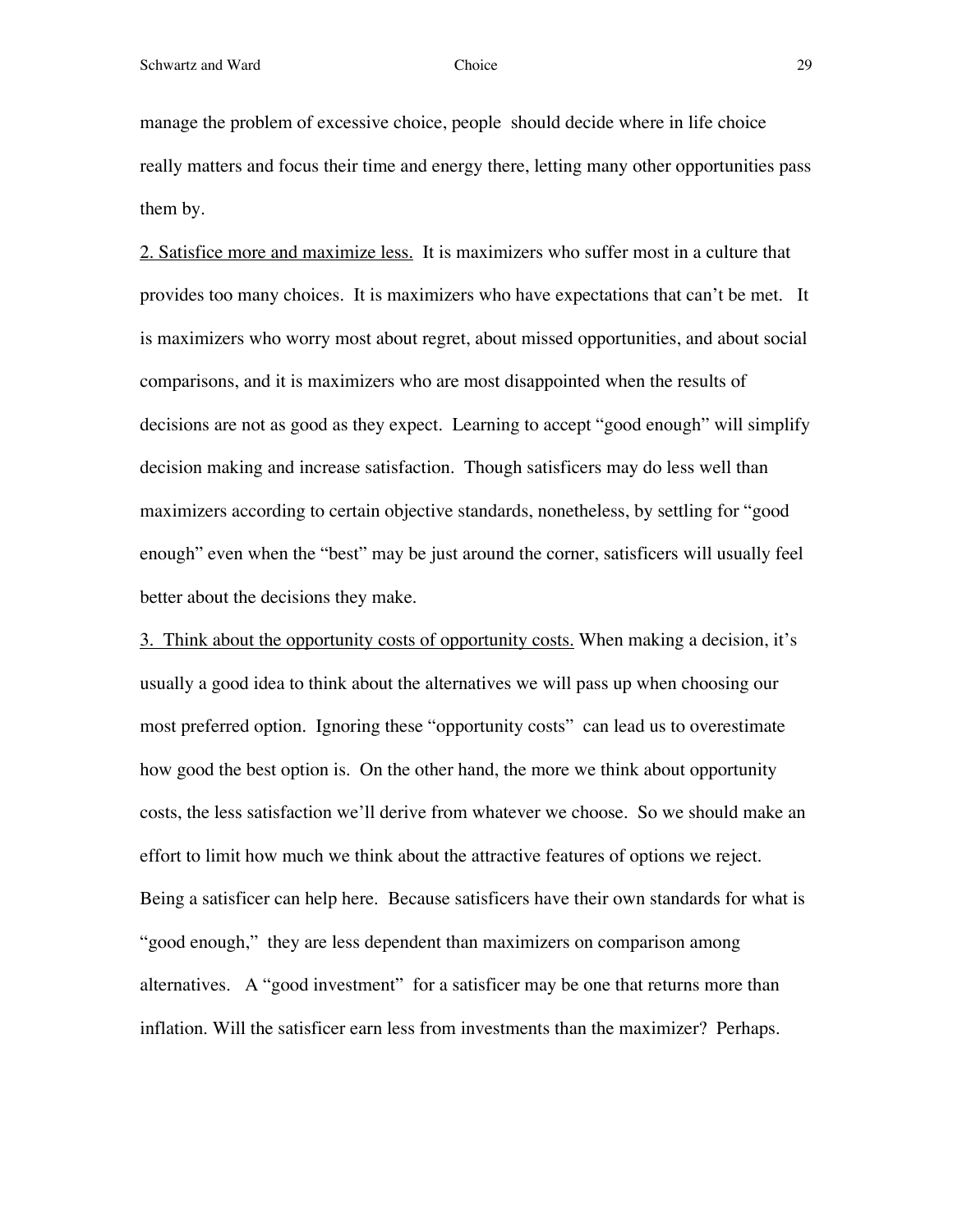Schwartz and Ward 30

Will she be less satisfied with the results? Probably not. Will she have more time available to devote to other decisions that matter to her? Absolutely.

4. Practice gratitude. Our evaluation of our choices is profoundly affected by what we compare them with, including comparisons with alternatives that exist only in our imaginations. The same experience can have both delightful and disappointing aspects. Which of these we focus on may determine whether we judge the experience to be satisfactory or not. We can vastly improve our subjective experience by consciously striving to be grateful more often for what is good about a choice or an experience, and to be disappointed less by what is bad about it. The research literature suggests that gratitude does not come naturally to most of us most of the time (Emmons & Crumpler, 2000; McCullough, Kilpatrick, Emmons, & Larson, 2001). Usually, thinking about possible alternatives is triggered by dissatisfaction with what was chosen. When life is not too good, we think a lot about how it could be better. When life is going well, we tend not to think much about how it could be worse. But with practice, we can learn to reflect on how much better things are than they might be, which will in turn make the good things in life feel even better.

5. Regret less. The sting of regret (either actual or potential) colors many decisions, and sometimes influences people to avoid making decisions at all. Whereas regret is often appropriate and instructive, when it becomes so pronounced that it poisons or even prevents decisions, people should make an effort to minimize it. We can mitigate regret by adopting the standards of a satisficer rather than a maximizer, reducing the number of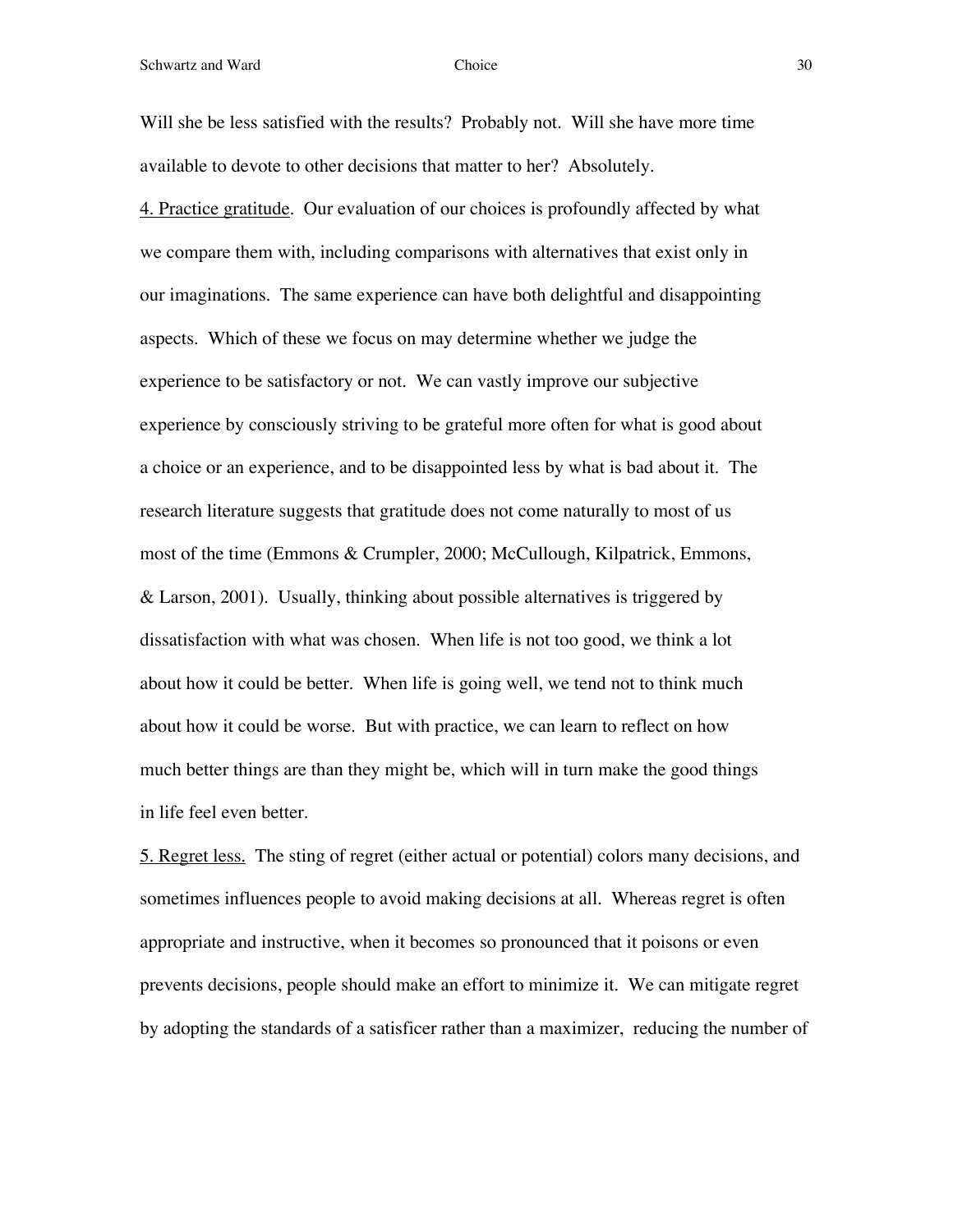Schwartz and Ward **Schwartz and Ward Choice 31** 

options we consider before making a decision, and practicing gratitude for what is good in a decision rather than focusing on our disappointments with what is bad. 6. Control expectations . Our evaluation of experience is substantially influenced by how it compares with expectations. So what may be the easiest route to increasing satisfaction with the results of decisions is to remove excessively high expectations about them. We can make the task of lowering expectations easier by reducing the number of options we consider, and, once again, by being satisficers rather than maximizers. 7. Curtail social comparison. We evaluate the quality of our experiences by comparing ourselves to others. Though social comparison can provide useful information, it often reduces our satisfaction. So by comparing ourselves to others less, we will be satisfied more.

8. Learn to love constraints. As the number of choices we face increases, freedom of choice eventually becomes a tyranny of choice. Routine decisions take so much time and attention that it becomes difficult to get through the day. In circumstances like this, we should learn to view limits on the possibilities we face as liberating, not constraining. Society provides rules, standards, and norms for making choices, and individual experience creates habits. By deciding to follow a rule (e.g., always wear a seat belt; never drink more than two glasses of wine in one evening), we avoid having to make a deliberate decision again and again. This kind of rule-following frees up time and attention that can be devoted to thinking about choices and decisions to which rules don't apply.

We probably would be deeply resentful if someone tried to take our freedom of choice away in any part of life that we really cared about and really knew something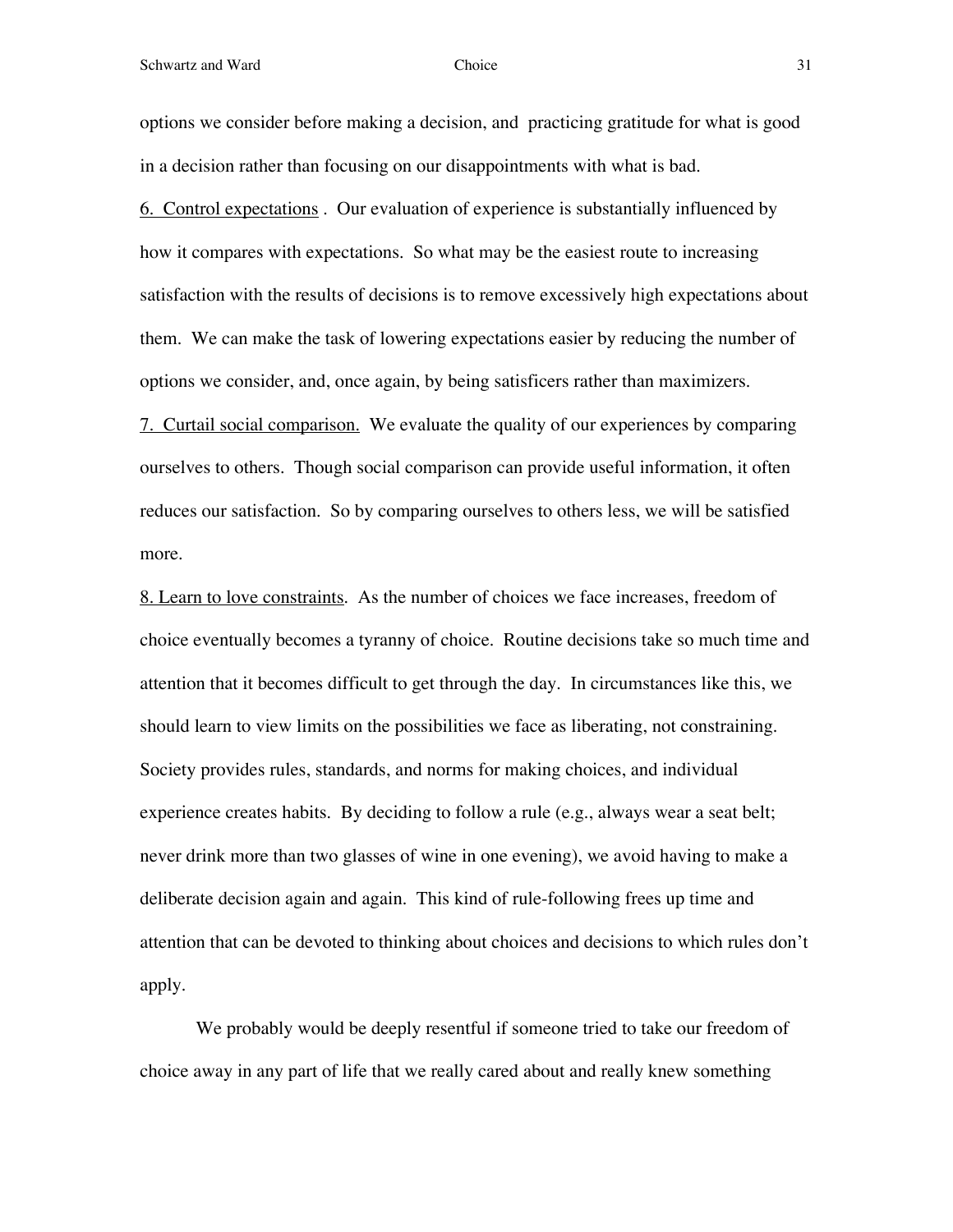Schwartz and Ward **Choice** 32

about. If it were up to us to choose whether or not to have choice, we would opt for choice almost every time. But it is the cumulative effect of these added choices that is causing substantial distress. We are trapped in what Hirsch (1976) called "the tyranny of small decisions." In any given domain, we say a resounding "yes" to choice, but we never cast a vote on the whole package of choices. Nonetheless, by voting yes in every particular situation, we are in effect voting yes on the package. And the result, as we have suggested in this chapter, can be tyranny and misery rather than liberation and satisfaction.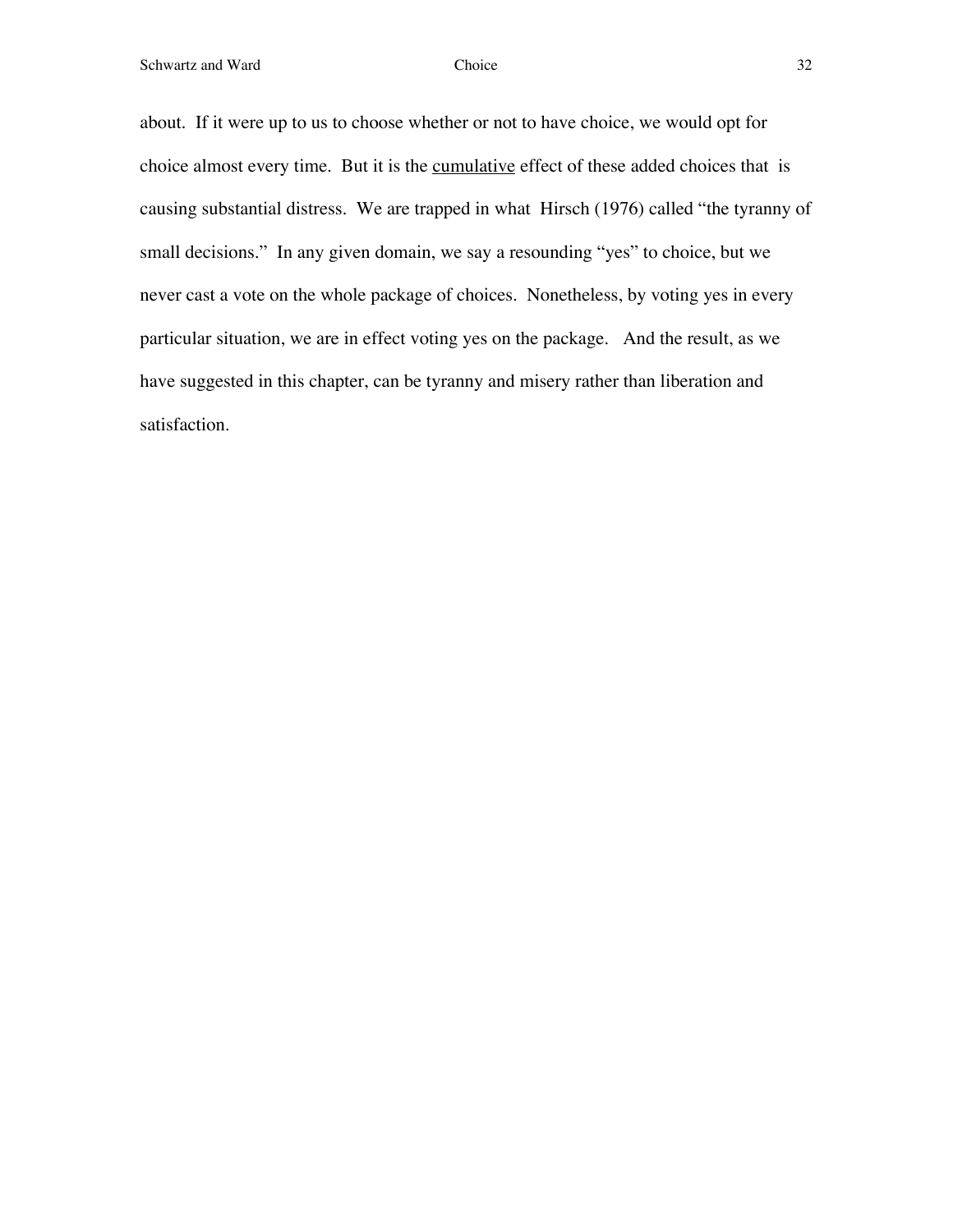### References

- Abramson, L. Y., Seligman, M. E. P., & Teasdale, J. D. (1978). Learned helplessness in humans: Critique and reformulation. *Journal of Abnormal Psychology, 87*, 49-74.
- Angst, J. (1995). The epidemiology of depressive disorders.! *European Neuropsychopharmacology, 5* , 95-98.
- Beck, A. T., & Beck, R. W. (1972). Screening depressed patients in a family practice: A rapid technique. *Postgraduate Medicine, 52,* 81-85.
- Brenner, L., Rottenstreich,, Y., & Sood, S. (1999). Comparison, grouping, and preference. *Psychological Science, 10,* 225-229.
- Brickman, P., Coates, D., & Janoff-Bulman, R. (1978). Lottery winners and accident victims: Is happiness relative? *Journal of Personality and Social Psychology, 36*, 917-927.
- Brickman, P., & Campbell, D. T. (1971). Hedonic relativism and planning the good society. In M.H. Appley (Ed.) *Adaptation-level theory: A symposium* (pp. 287- 302). New York: Academic Press.
- Clark, K. (1999). Why it pays to quit. *U.S. News and World Report,* November 1, 74- 79.
- Cross, G. (2000). *An all-consuming century: Why commercialism won in modern America.* New York: Columbia University Press.
- Cottle, M. (2002). Bodywork. *The New Republic*, March 25, 16-19.
- Diener, E. (2000). Subjective well-being: The science of happiness and a proposal for a national index. *American Psychologist,55,* 34-43.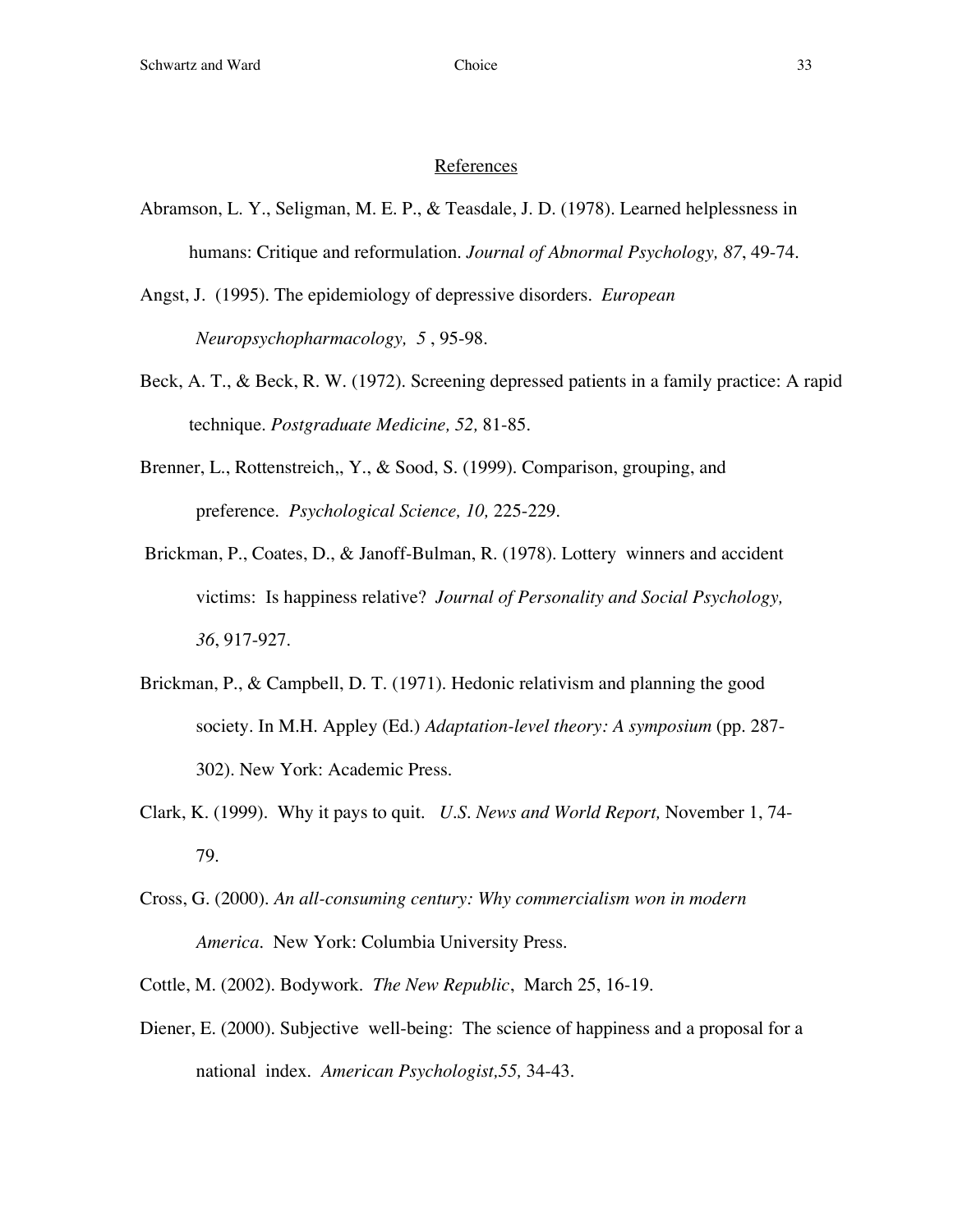- Diener, E., Diener, M., & Diener, C. (1995). Factors predicting the subjective wellbeing of nations. *Journal of Personality and Social Psychology, 69*, 851-864.
- Diener, E., Emmons, R. A., Larson, R. J., & Griffin, S. (1985). The Satisfaction With Life Scale. *Journal of Personality Assessment, 49*, 71-75.
- Diener, E. & Suh, E. M. (Eds.) (2001). *Subjective well-being across cultures.* Cambridge, MA: MIT Press.
- Diener, E., Suh, E. M., Lucas, R. E., & Smith, H. L. (1999). Subjective well-being: Three decades of progress. *Psychological Bulletin, 125,* 276-302.
- Eckersley, R. & Dear, K. (2002).,. Cultural correlates of youth suicide. *Social Science and Medicine, 55,* 1891-1904*.*
- Eckersley, R. (2002). Culture, health, and well-being. In R. Eckersley, J. Dixon, & B. Douglas (Eds.), *The social origins of health and well-being* (pp. 51-70). Cambridge, England: Cambridge University Press.
- Emmons, R. A. & Crumpler, C. A. (2000). Gratitude as a human strength: appraising the evidence. *Journal of Social and Clinical Psychology, 19*, 56-69.
- Festinger, L. (1954). A theory of social comparison processes. *Human Relations, 7,* 114-140.
- Frederick, S., & Loewenstein, G. (1999). Hedonic adaptation. In D. Kahneman, E. Diener, and N. Schwarz (Eds.), *Well-being: The foundations of hedonic psychology* (pp. 302-329). New York: Russell Sage.
- Gawande, A. (1999). Whose body is it anyway? *The New Yorker,* October 4, 83-95.
- Gillham, J., Ward, A., & Schwartz, B. (2001). Maximizing and depressed mood in college students and young adolescents. Manuscript in preparation.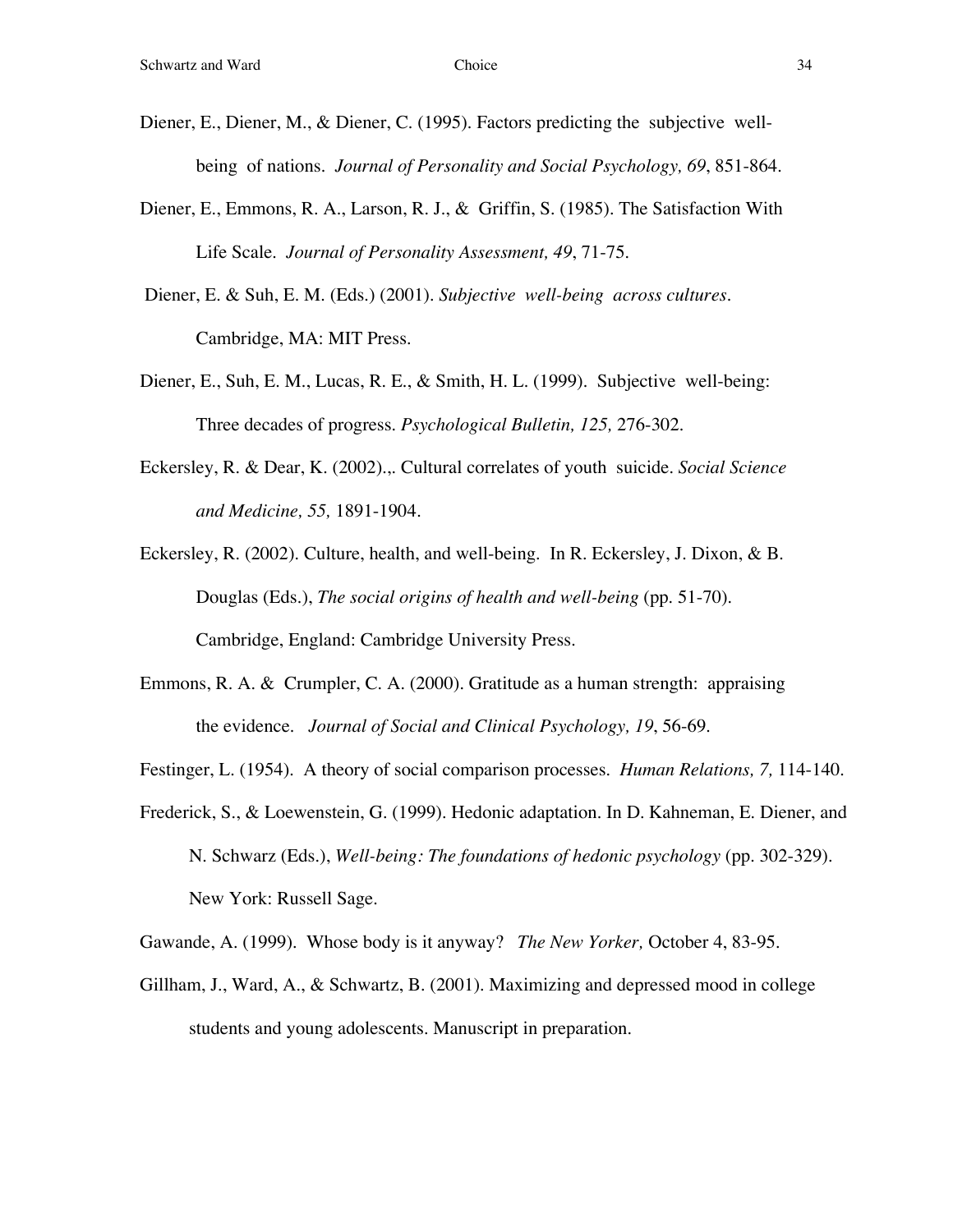- Gilovich, T., & Medvec, V.H. (1995). The experience of regret: What, when, and why. *Psychological Review, 102,* 379-395.
- Hewitt, P. L., & Flett, G. L. (1990). Perfectionism and depression: A multidimensional analysis. *Journal of Social Behavior and Personality, 5,* 423-438.
- Hewitt, P.L., & Flett, G. L. (1991). Perfectionism in the self and social contexts: Conceptualization, assessment, and association with psychopathology. *Journal of Personality and Social Psychology, 60,* 456-470.
- Hirsch, F. (1976). *Social limits to growth*. Cambridge, MA: Harvard University Press.
- Inglehart, R. (1997). *Modernization and postmodernization: Cultural, economic, and political changes in societies*. Princeton, N.J.: Princeton University Press.
- Iyengar, S. & Lepper, M. (2000). When choice Is demotivating: Can one desire too much of a good thing? *Journal of Personality and Social Psychology, 79,* 995-1006.
- John, O. P., Donahue, E. M., & Kentle, R. L. (1991). *The "big five" inventory—Versions 4a and 54*. Technical report, Institute of Personality Assessment and Research, Berkeley, California.
- Kahneman, D. (1999). Objective happiness. In D. Kahneman, E. Diener, and N. Schwarz (Eds.), *Well-being: The foundations of hedonic psychology* (pp. 3-25). New York: Russell Sage.

Kaminer, W. (2001). American beauty. *American Prospect,* February 26, 34-35.

Klerman, G. L., Lavori, P. W., Rice, J.,Reich, T., Endicott, J., Andreasen, N. C., Keller, M., & Hirschfeld, R. M. A. (1985). Birth cohort trends in rates of major depressive disorder: A study of relatives of patients with affective disorder.! *Archives of General Psychiatry, 42,* 689-693.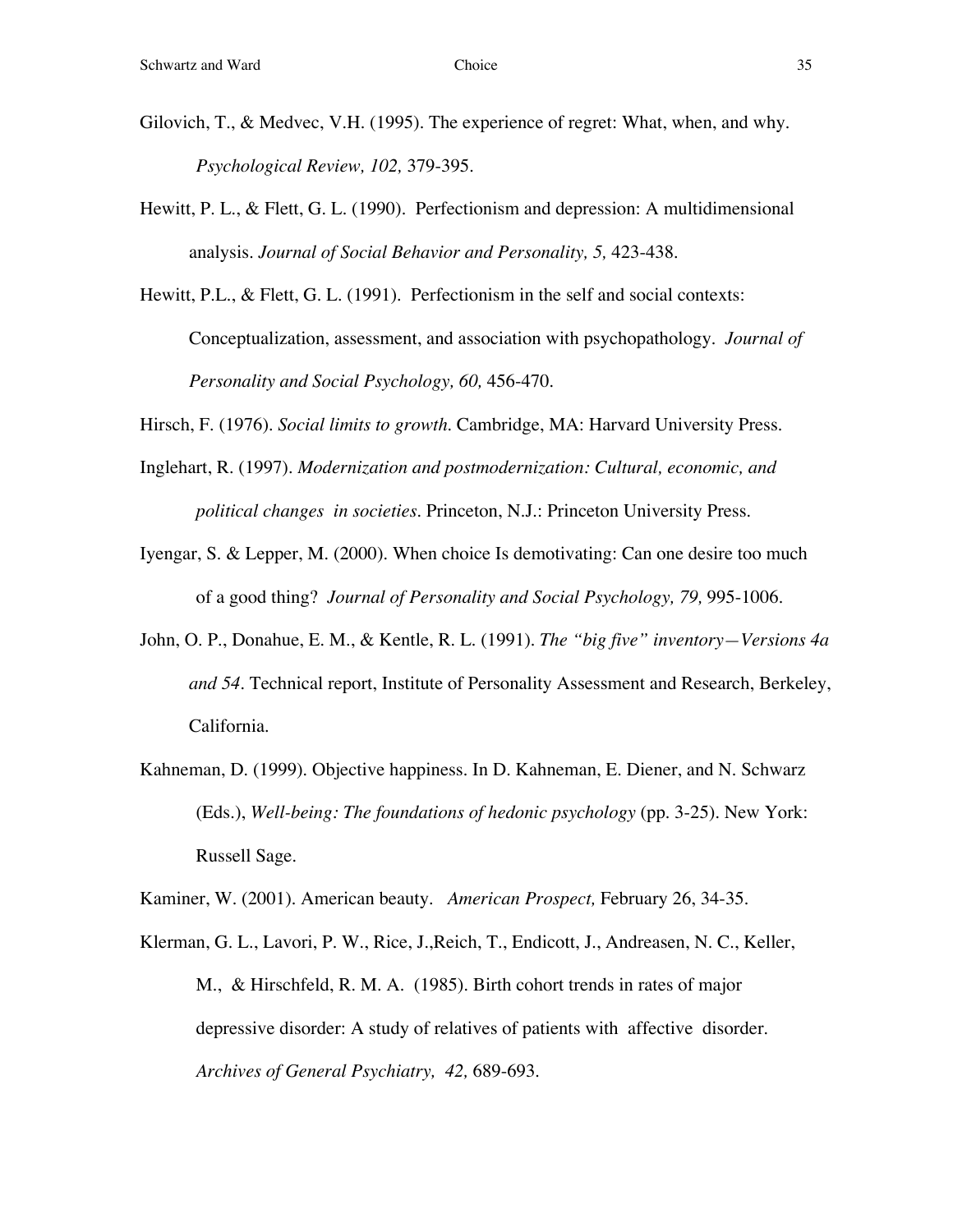- Klerman, G. L. & Weissman, M. M. (1989). Increasing rates of depression. *Journal of the American Medical Association, 261,* 2229-2235.
- Landman, J. (1993). *Regret: The persistence of the possible.* New York: Oxford University Press.
- Lane, R. (2000). *The loss of happiness in market democracies.* New Haven, CT: Yale University Press.
- Loewenstein, G. & Schkade, D. (1999). Wouldn't it be nice? Predicting future feelings. In D. Kahneman, E. Diener, and N. Schwarz (Eds.), *Well-being: The foundations of hedonic psychology* (pp. 85-108). New York: Russell Sage.
- Lyubomirsky, S., & Lepper, H. S. (1999). A measure of subjective happiness: Preliminary reliability and construct validation. *Social Indicators Research, 46,* 137-155.
- Lyubomirsky, S., & Ross, L. (1997). Hedonic consequences of social comparison: A contrast of happy and unhappy people. *Journal of Personality and Social Psychology, 73,* 1141- 1157.
- Lyubomirsky, S. & L. Ross, L. (1999). Changes in attractiveness of elected, rejected, and precluded alternatives: A comparison of happy and unhappy individuals. *Journal of Personality and Social Psychology, 76*, 988-1007.
- Lyubomirsky, S., Tucker, K. L., & Kasri, F. (2001). Responses to hedonically-conflicting social comparisons: Comparing happy and unhappy people. *European Journal of Social Psychology, 31,* 1-25.
- Maier, S. F. & Seligman, M. E. P. (1976). Learned helplessness: Theory and evidence. *Journal of Experimental Psychology: General, 105*, 3-46.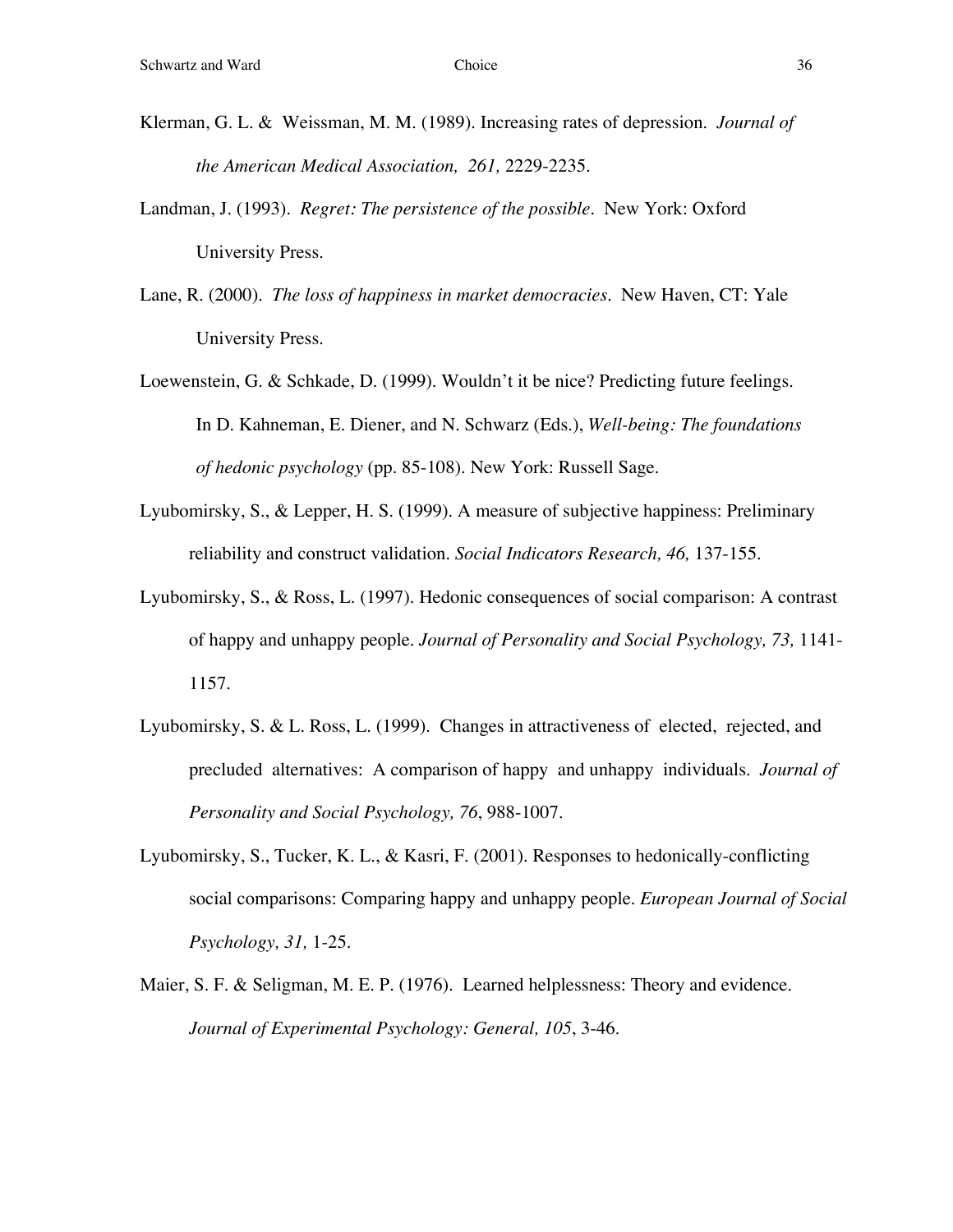- McCullough, M. E., Kilpatrick, D. D., Emmons, R. A., & Larson, D. B. (2001). Is gratitude a moral affect? *Psychological Bulletin, 127,* 249-266;
- Michalos, A. C. (1980). Satisfaction and happiness. *Social Indicators Research, 8,* 385-422.
- Michalos, A. C. (1986). Job satisfaction, marital satisfaction, and the quality of life: A review and a preview. In F. M. Andrews (Ed.), *Research on the quality of life* (pp. 57-83). Ann Arbor: Institute for Social Research, University of Michigan.
- Myers, D. (2000). *The American paradox .* New Haven: Yale University Press.
- Overmier, J. B. & Seligman, M. E. P. (1967). Effects of inescapable shock upon subsequent escape and avoidance behavior. *Journal of Comparative and Physiological Psychology, 63,* 23-33.
- Peterson, C., Maier, S. F., & Seligman, M. E. P. (1993). *Learned helplessness: A theory for the age of personal control*. New York: Oxford University Press.
- Peterson, C., & Seligman, M. E. P. (1984). Causal explanations as a risk factor for depression: Theory and evidence. *Psychological Review, 91,* 347-374.
- Roese, N. J. (1997). Counterfactual thinking. *Psychological Bulletin, 121,* 133-148.
- Rosenberg, M. (1965). *Society and the adolescent self-image*. Princeton, NJ: Princeton University Press.
- Rosenhan, D. L. & Seligman, M. E. P. (1995). *Abnormal psychology .* New York: Norton,.
- Scheier, M. F., & Carver, C. S. (1985). Optimism, coping, and health: Assessment and implications of generalized outcome expectations. *Health Psychology, 4,* 219-247.
- Schwartz, B. (1994). *The costs of living: How market freedom erodes the best things in life*. New York: W.W. Norton.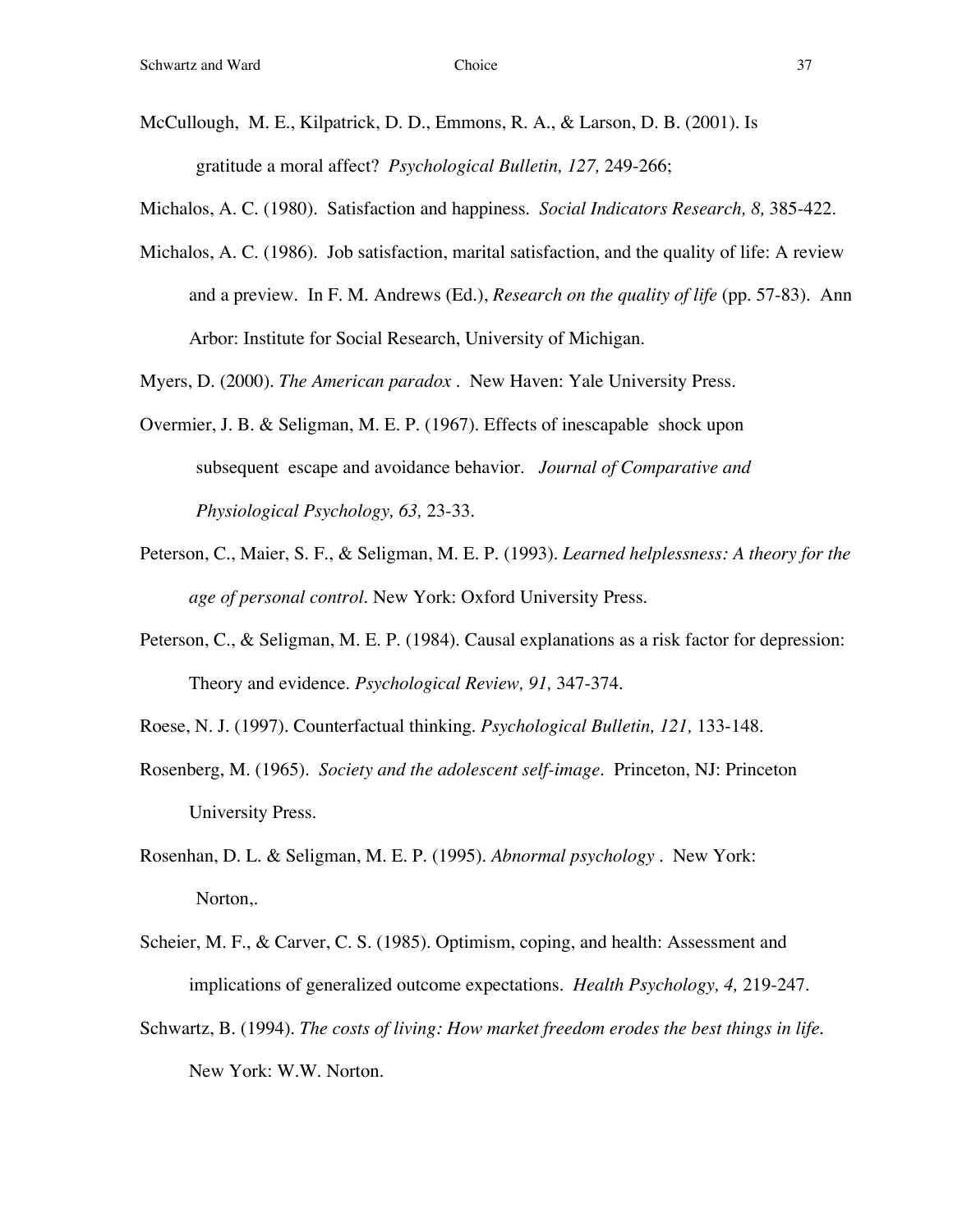Schwartz, B. (2004). *The tyranny of choice.* New York: Ecco Press.

- Schwartz, B., Ward, A., Monterosso, J., Lyubomirsky, S., White, K., & Lehman, D. R. (2002). Maximizing versus satisficing: Happiness is a matter of choice. *Journal of Personality and Social Psychology,83,* 1178-1197.
- Seligman, M. E. P. (1975). *Helplessness: On depression, development, and death* . San Francisco: W.H. Freeman.
- Seligman, M. E. P. & Maier, S. F. (1967). Failure to escape traumatic shock. *Journal of Experimental Psychology, 74,* 1-9.
- Sen, A. (2000). Other people. *The New Republic,* December 18, 21-27.
- Simon, H. A. (1955). A behavioral model of rational choice. *Quarterly Journal of Economics, 59,* 99-118.
- Simon, H. A. (1956). Rational choice and the structure of the environment. *Psychological Review, 63,* 129-138.
- Simon, H. A. (1957). Models of man, social and rational: Mathematical essays on rational human behavior. New York: Wiley.
- Weiner, B. (1985). An attributional theory of achievement motivation and emotion. *Psychological Review, 92*, 548-573.
- Wieczorkowska, G., & Burnstein, E. (1999). Adapting to the transition from socialism to capitalism in Poland: The role of screening strategies in social change. *Psychological Science, 10,* 98-105.
- Zeelenberg, M., & Beattie, J. (1997). Consequences of regret aversion 2: Additional evidence for effects of feedback on decision making. *Organizational Behavior and Human Decision Processes, 67,* 63-78.